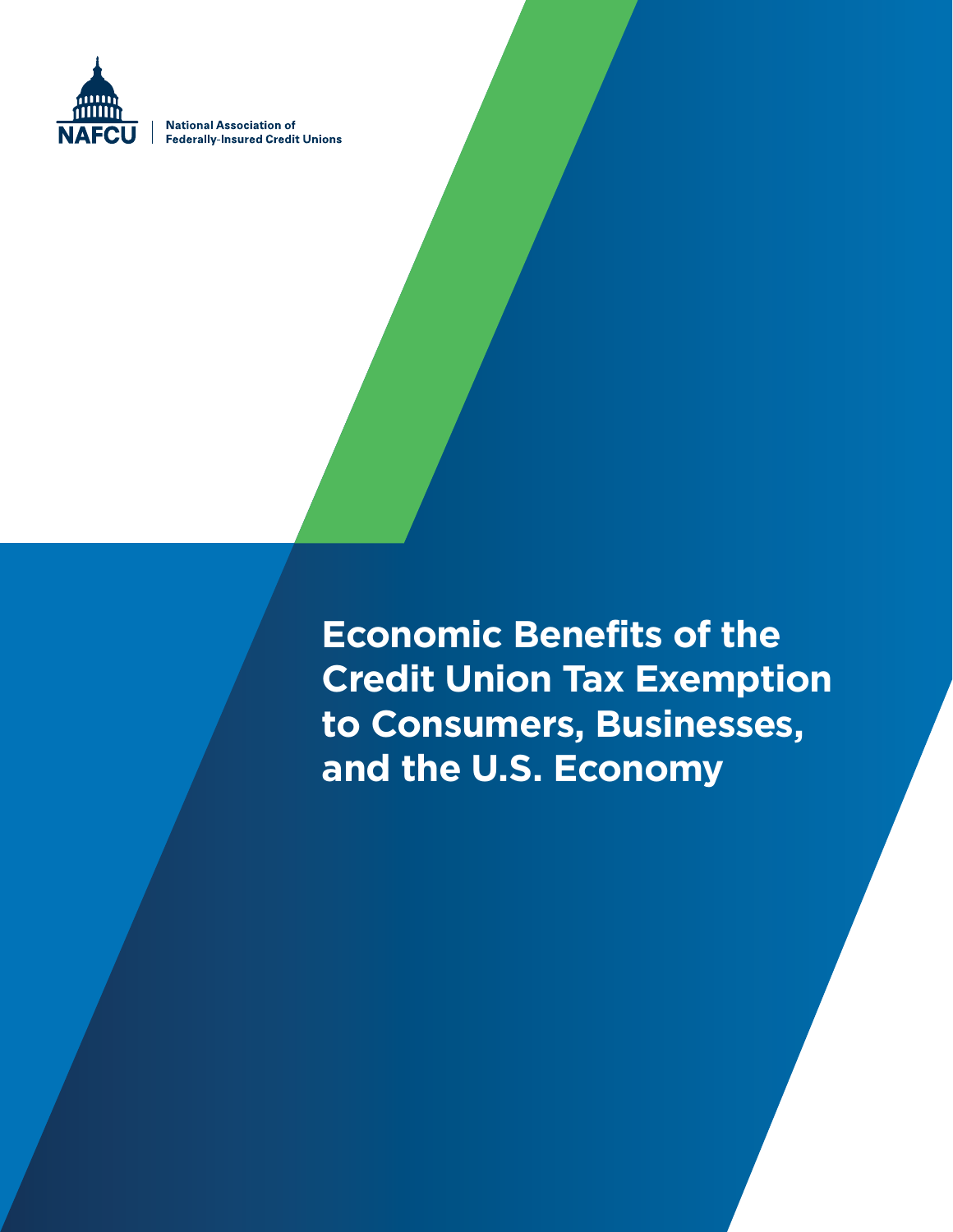

*Robert M. Feinberg, Ph.D. American University*

*Douglas Meade, Ph.D. Interindustry Economic Research Fund, Inc.*

September 2021

# EXECUTIVE SUMMARY

Credit unions are member-owned, not-for-profit cooperative financial institutions that serve defined fields of membership under the general oversight of volunteer boards of directors. Democratically owned and operated, credit unions are organized without capital stock and governed under a "one member, one vote" principle—each member has one vote, regardless of the amount on deposit. While banks are operated with the purpose of maximizing profits for their shareholders, the purpose of credit unions is to return those benefits to their member-owners. As a result, credit unions in many markets offer interest rates which are superior to those of other competing financial institutions. The benefit of those better rate offerings extends beyond credit union members to bank customers as well, due to increased competition.

By virtue of their unique cooperative structure and mutual purpose, credit unions have been exempt from federal income tax since 1935. Those basic defining characteristics of a credit union, no matter the size, endure today as they did then. While competing financial institutions with different organizational structures have often challenged credit unions' tax-exempt status, Congress has consistently affirmed the credit union tax exemption.

The benefits of credit unions are vital to many communities, and the loss of the federal income tax exemption would have far-reaching consequences. Our analysis indicates that removing the credit union tax exemption would cost the federal government \$56 billion in lost income tax revenue over the next 10 years. GDP would be reduced by \$120 billion, and employment would drop by nearly 80,000 jobs per year over that span as well.

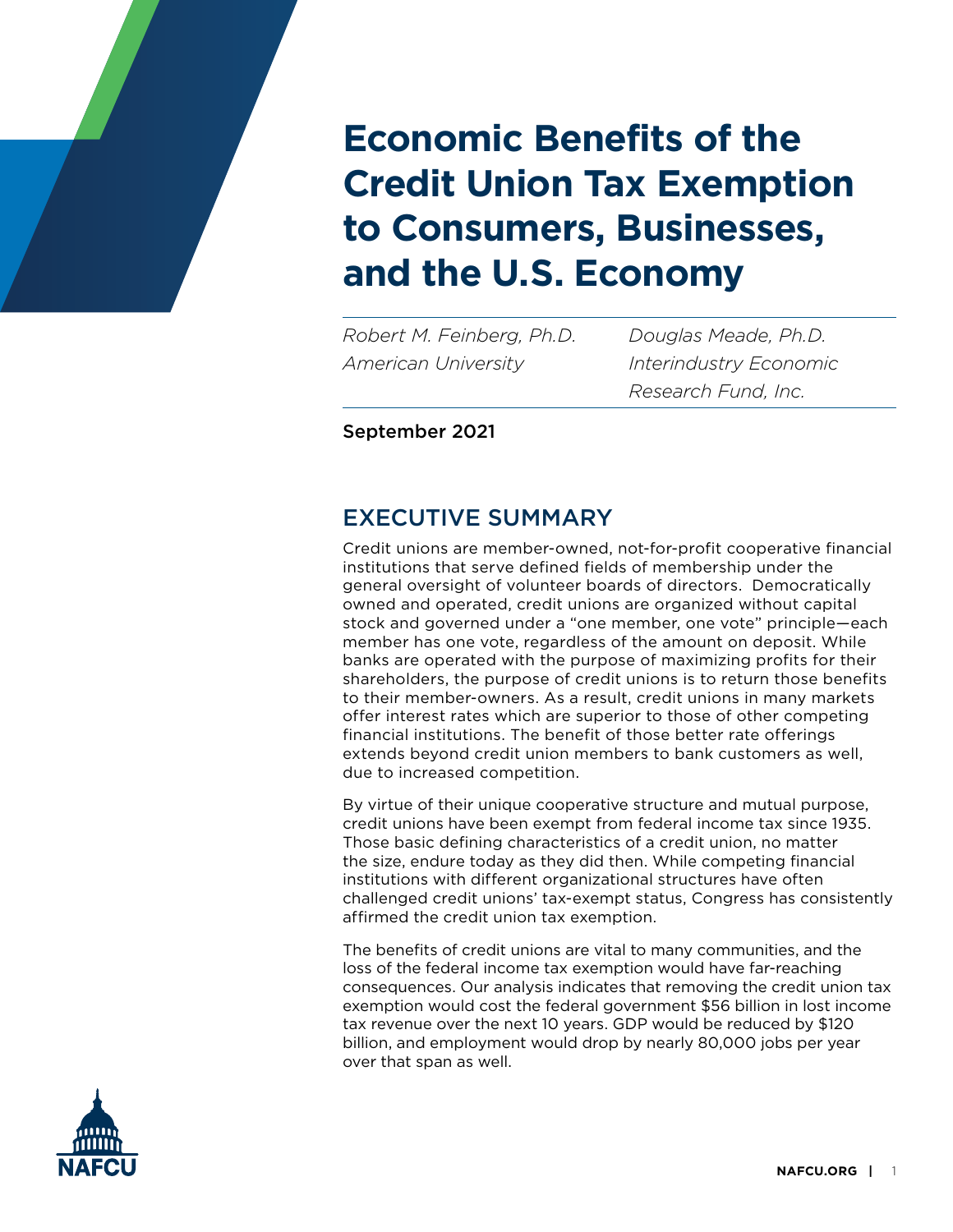

This study quantifies the benefits to all consumers – both credit union members and bank customers – of having a credit union presence in financial markets. Historical data from Datatrac reveals the following interest rate differentials between U.S. banks and credit unions for the period 2011-2020 (Chart 1):

- **›** Credit union rates on new and used car loans are 34 percent lower than bank rates, on average.
- **›** Credit card and unsecured loan rates are 10 percent lower at credit unions.
- **›** Real estate loan rates are 3 percent lower at credit unions.
- **›** Interest rates on CDs, IRAs, and KEOGH accounts were 66 percent higher at credit unions.
- **›** Interest rates on savings, checking, and money market accounts were 61 percent higher at credit unions.

#### CHART 1: PERCENT DIFFERENCES IN INTEREST RATES , CREDIT UNIONS VS. BANKS , 2011-2020 AVERAGE



The direct benefits to credit union members of these better loan and deposit rates were estimated to range from \$4.4 to \$10.7 billion annually over the past ten years (Chart 2). Total credit union member benefits over the period were estimated to be \$72.5 billion.

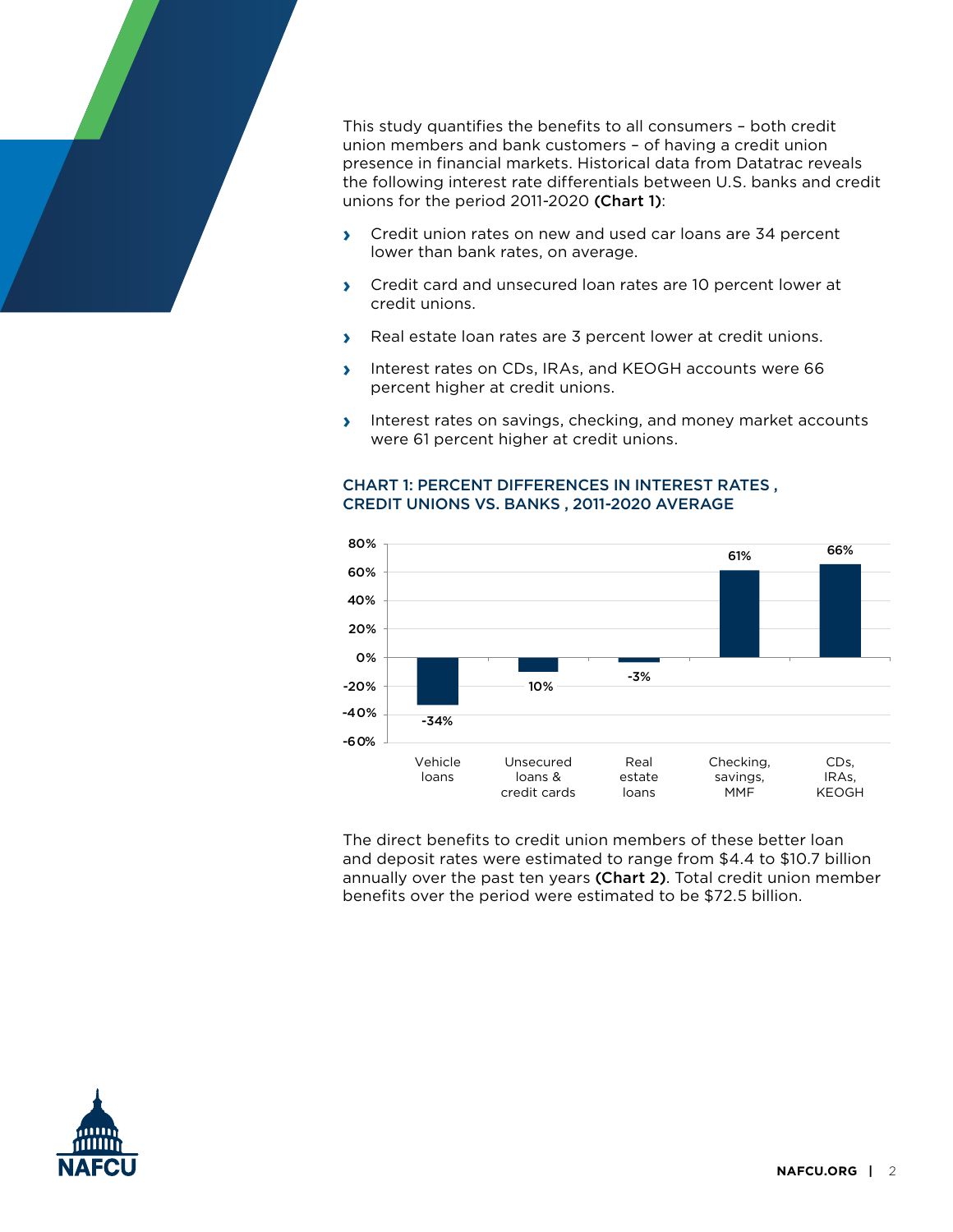#### CHART 2: ANNUAL CREDIT UNION MEMBER & BANK CUSTOMER BENEFITS



The benefit of better credit union loan and deposit rates to bank customers, due to increased competition, was even larger in aggregate. A 50 percent reduction in the credit union market share would cost bank customers an estimated \$6.8 billion to \$9.9 billion per year in higher loan rates and lower deposit rates. The total losses to bank customers under such a scenario totaled \$80.7 billion over the ten-year period examined. The total combined benefit to U.S. consumers—both credit union members and bank customers—from the presence of credit unions in financial markets was \$153 billion over the ten-year period of the study, or approximately \$15 billion per year.

These results match the findings from previous studies of the impact of eliminating the credit union tax exemption in Canada and Australia, where the number of credit unions was severely reduced following taxation. Reduced competition for consumer financial services led to higher interest rates on consumer loans and lower interest rates on deposits in both countries.

A very conservative estimate of \$8.4 billion per year reduction in personal income (50 percent of the average estimated annual loss to consumers, adjusted for inflation) resulting from higher loan rates and lower deposit rates due to a diminished credit union presence in the economy would lead to an annual reduction in GDP of about \$12 billion and a loss of 79,000 jobs per year over the next decade. These figures were estimated using Inforum's macroeconomic forecasting model, which measures the total direct and indirect losses of personal income, consumption, and GDP resulting from the elimination of the credit union tax exemption. The reduction in personal income would lead to a loss of \$5.6 billion per year in federal income tax revenue.

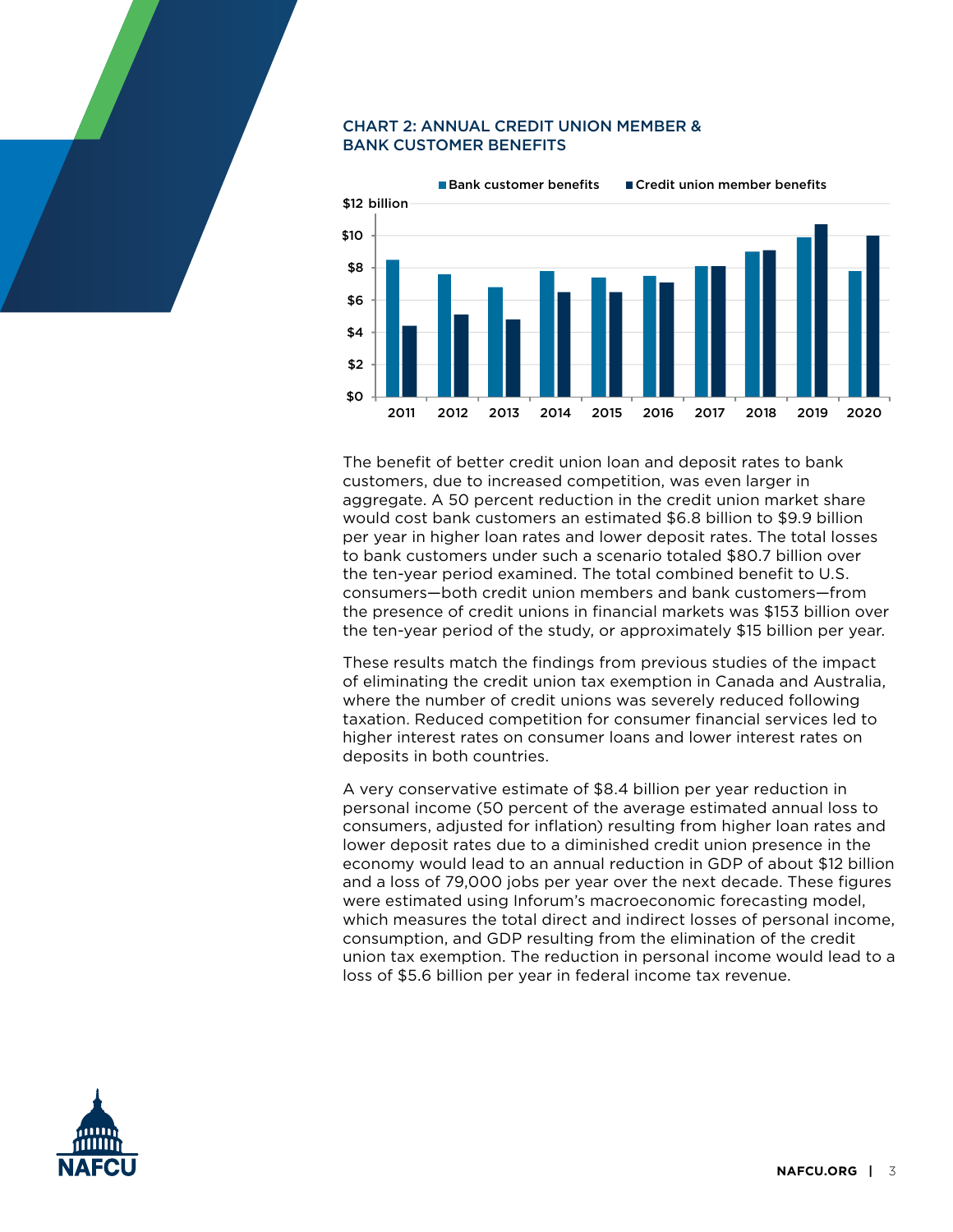# **Introduction**

In 1934, Congress passed the Federal Credit Union Act (FCUA), which created the federal credit union charter. In 1935, the Commissioner of the Internal Revenue Service (IRS) ruled federal credit unions were exempt from paying federal income taxes. A 1937 amendment to the FCUA explicitly granted a federal income tax exemption for federal credit unions. Congress reaffirmed this tax exemption in 1998 as part of its "findings" for Public Law 105-219, The Credit Union Membership Access Act, noting that credit unions are exempt from federal taxes because they are member-owned, democratically operated, notfor-profit organizations, generally managed by volunteer boards of directors. As a 2001 Treasury Department study explained, the rationale for this exemption is based on the fact that credit union member shares are their deposits and that they are cooperative organizations "operated entirely by and for their members" on a nonprofit basis. Federally-insured state chartered credit unions are also exempt from federal income tax under Section 501(c)(14)(A) of the Internal Revenue Code.

In recent years, numerous researchers have provided evidence of the important role played by credit unions in their local communities. They have found that consumers benefit from the presence of credit unions in the marketplace, and that these benefits are a direct result of the federal tax exemption. Consistent with basic microeconomic theory, increasing the number of firms in a market tends to lower prices offered by sellers; similarly, the increased availability of substitute goods provides competitive pressure. The presence of credit unions not only helps members get better rates, but also serves as a check on the interest rates banks offer their customers.

This report analyzes the likely impact on consumers of financial services and the wider economy if these competitive pressures were reduced significantly as a result of a change in the credit union federal income tax status. In reviewing recent academic and government literature on the importance of credit unions to the U.S. economy, this report quantifies the benefits to both credit union and bank loan and deposit consumers of having a credit union presence in local markets. These benefits spread further throughout the economy, and estimates of these larger impacts are analyzed and presented as well.

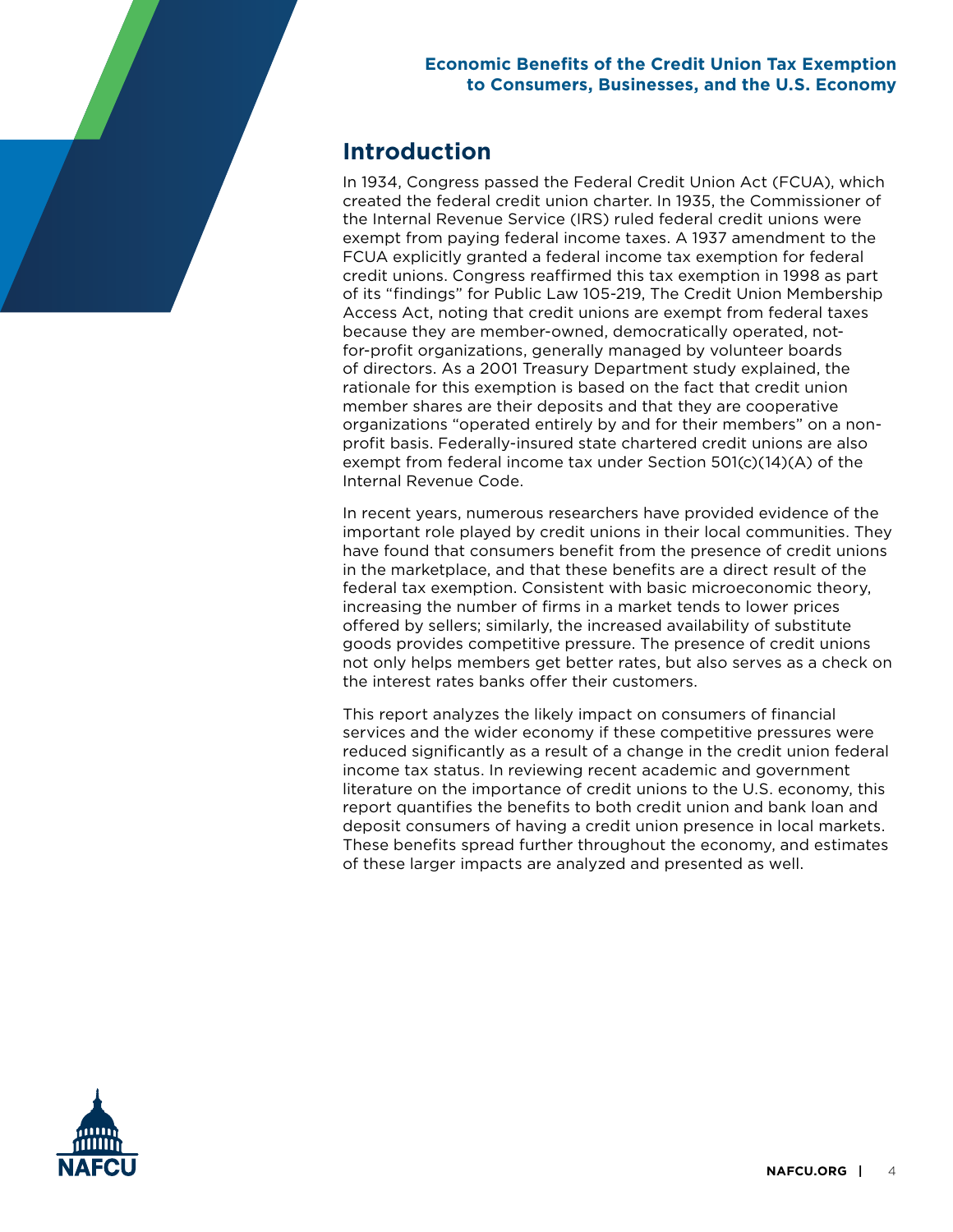# **Data Analysis Demonstrates the Benefits of Credit Unions**

To quantify benefits to the U.S. economy from the presence of credit unions, the most direct approach is to estimate the savings that credit union members have experienced from lower loan interest rates and higher interest on deposits, as compared to other financial institutions. In the absence of the federal tax exemption, it is likely that credit unions would be unable to offer these more attractive rates.

The difference between average mid-year (end of June) bank and credit union rates for several loan and deposit categories is used as the measure of savings to credit union customers, with the difference then expressed as a percentage of the bank rate. It should be noted that the difference between bank and credit union rates is likely to be a conservative estimate of the benefits to credit union customers, since in the absence of credit unions in the market we would expect bank rates to be less favorable to customers. In addition, we do not adjust for inflation over the past ten years – in real terms the aggregate savings to credit union customers expressed in current dollars would be still higher.

# *Credit unions offer better rates than banks*

In the category of auto loans, utilizing data from credit unions and banks on 48- month new car loans and 36- month used car loans, credit union rates are found to average 34 percent lower than bank rates. Unsecured loans and credit card interest rates are estimated to be 10 percent lower than bank rates. Real estate loans were estimated to be 3 percent lower than equivalent bank rates. In the case of deposits, credit union CDs, IRAs, and KEOGH accounts were estimated to pay 66 percent higher rates than banks. Money market, savings, and interest-checking accounts were estimated to pay 61 percent higher rates at credit unions than equivalent bank products.

These credit union advantages (disaggregated by product and year) were multiplied by each year's mid-year bank rate to obtain an annual interest rate benefit, which was then applied to the volume of credit union loans or deposits of a particular category to derive the benefit obtained from being a credit union member. The results are shown in **Chart 3**. Clearly auto loans represent the largest source of gains to credit union members, with benefits of \$41.4 billion from 2011-2020. Bank customer benefits were greatest for unsecured and credit card loans. In terms of deposit accounts, credit union members gained \$9.7 billion due to more favorable rates on CDs, IRAs, and KEOGH accounts, and \$5.7 billion from better rates on savings, interest checking and money-market accounts. Across all deposit and loan products, credit union members gained a total of \$72.5 billion over the ten-year period of the study, 2011-2020.

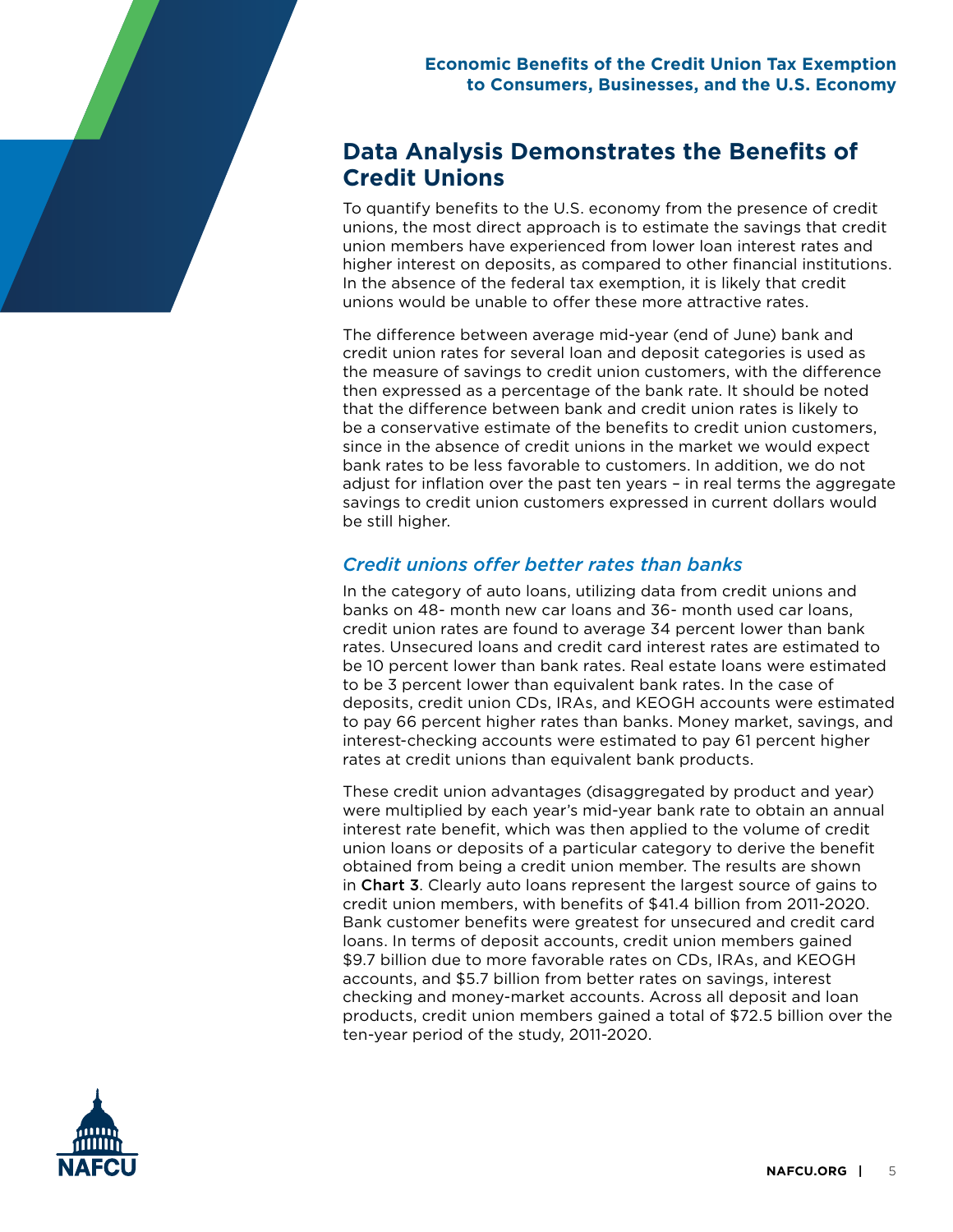#### \$0 \$10 \$20 \$30 \$40 \$50 billion ■ Bank customer benefits ■ Credit union member benefits Vehicle loans Unsecured loans & credit cards Real estate loans CDs, IRAs, KEOGH Checking, savings, MMF

#### CHART 3: CREDIT UNION & BANK CONSUMER BENEFITS BY PRODUCT

# *Credit union market presence has a beneficial effect on bank rates*

As noted above, the consumer benefits from the participation of credit unions in local financial services markets are not limited to credit union members. Several studies have shown that banks respond to credit unions (as they would to any potential substitute product) by making their loan and deposit rates more attractive. To estimate the magnitude of these effects, and especially their relation to the credit union tax exemption, this study analyzes the question: "What effect would a 50 percent reduction in the credit union market share have on bank loan and deposit rates (and the associated costs and benefits to bank consumers)?" This is a conservative approach, as eliminating the federal tax exemption might have an even larger impact on the presence of credit unions. As discussed in greater detail below, Gasbarro et al. (2007) found that the 1994 imposition of federal taxes on credit unions in Australia led to a dramatic decline in the number of credit unions there, from 833 in May 1973 (at the start of their tax exemption) to only 149 remaining in 2006.

First, the estimated effects of changes in the local credit union market share on bank rates for two types of consumer loans are taken from previous research (Feinberg (2003)), and from this, the impact of a 50 percent reduction in the credit union market share on bank loan rates for all non-credit card consumer loans is determined. This leads to an estimated increase in loan rates, which is then applied to the volume of outstanding bank loans of a similar type to yield an estimate of the annual savings to bank loan consumers from 2011-2020. A similar analysis is conducted for deposit rates, based on estimates produced by Hannan (2002), who studied the impact of credit unions on bank deposit rates for interest checking, money market deposit accounts, and CDs. The estimates in Feinberg's 2003 study were based on the 1992-1998 period, and Hannan's 2002 estimates were based on 1998 data, so the assumption is made that the underlying relationships between a credit union presence in a local market and bank loan and deposit pricing have not changed since then.

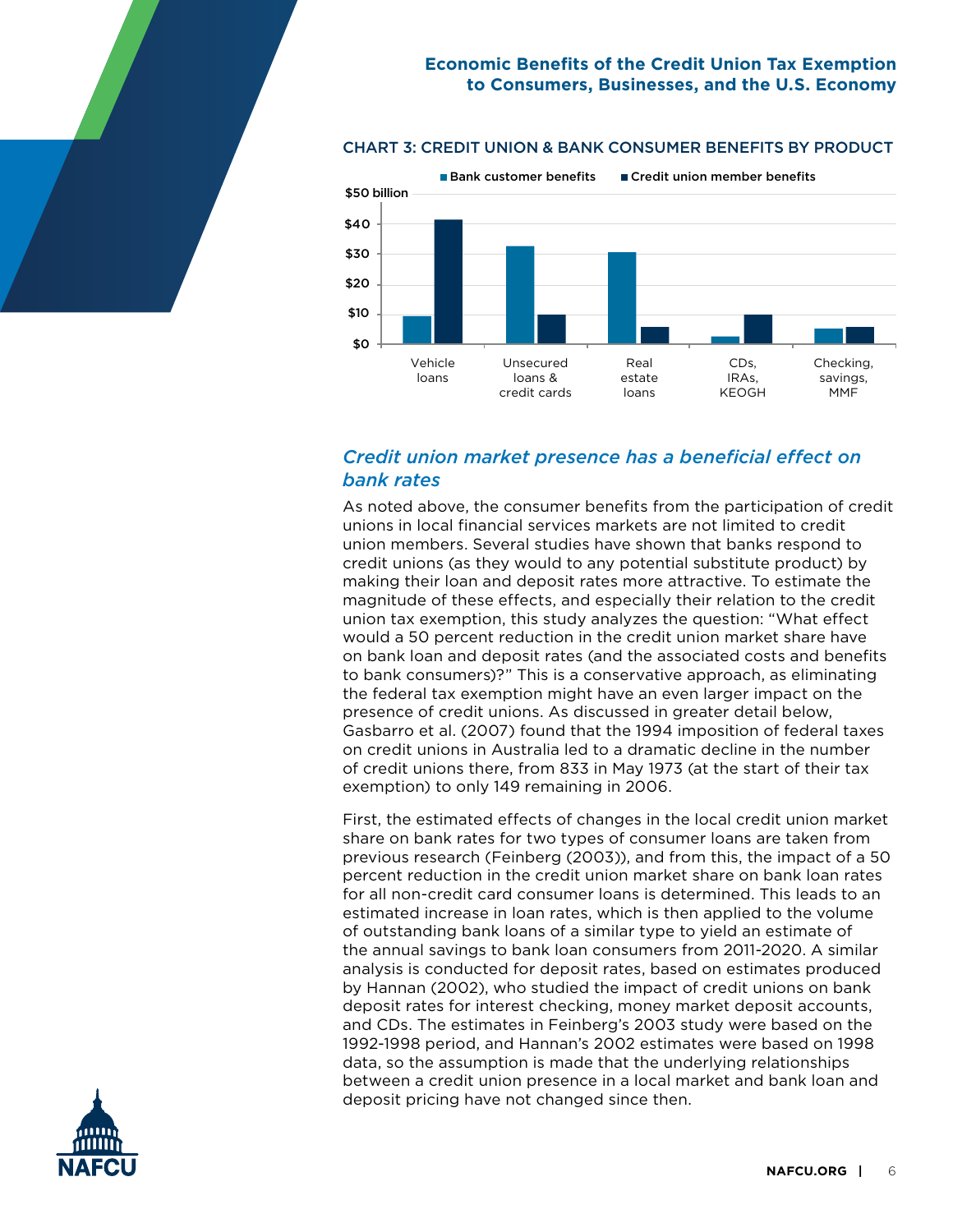Feinberg (2003) found that every 1 percent change in credit union market share led to a 0.05 percent change (in the opposite direction) in unsecured (non-credit card) bank loan rates, and to a 0.10 percent change (in the opposite direction) in new vehicle loan rates at banks. For the purpose of this report, an equivalent impact on used vehicle loan rates is assumed as well. A 50 percent reduction in the credit union share would, therefore, yield a 2.5 percent increase in unsecured loan rates at banks and a 5 percent increase in vehicle loan rates at banks. The 2.5 percent increase is also applied in this report to all other consumer bank loans.

The effect of a 50 percent reduction in credit union presence on bank automobile loan rates is estimated to range from a 21 basis point to a 27 basis point increase per year over the 2011-2020 period. These figures were derived by averaging mid-year (end of June) rates for bank 48-month new car loans and 36-month used car loans from DataTrac data, and then determining the impact of a 5 percent increase in these rates. These basis point increases were then applied to the volume of auto loans outstanding at banks. For all other bank loans, an increase of between 7 and 34 basis points resulted from applying the 2.5 percent estimated increase in rates to the annual mid-year bank rate, and these basis point increases were applied to the annual volumes of "other" bank loans to individuals, less auto loans. The resulting change in borrowing costs to bank consumers is interpreted as the benefit from the existing credit union presence in local markets.

As for the impact on deposit rates offered by banks, Hannan (2002) estimated the separate impact of the credit union market share (his favored measure was the credit union membership in a local market as a share of the local adult population) on bank/thrift rates on money market deposit accounts, interest checking, and 3-month CDs. Based on the average credit union market shares in his data sample and bank rates at the time, the impact of reducing these ratios by 50 percent (as was the approach above for loan rates) would imply a 12 basis point decrease in money market rates, an 11 basis point reduction in interest checking rates, and a 9 basis point reduction in 3-month CD rates. These basis point differences amounted to a 4.4 percent, 6.9 percent, and 2.1 percent change in interest rates at the time, respectively.

Assuming these effects would apply more broadly, these percentage changes were also applied to mid-year bank deposit rates from 2011 to 2020, and then the resulting interest rate changes to annual volumes of bank deposits of money market accounts, transaction accounts, and all other savings and time deposit accounts, respectively. The total estimated benefits received by bank customers total roughly \$80.7 billion over the ten-year period of the study.

The total benefit to U.S. consumers from the presence of credit unions in local financial markets was obtained by adding together the benefits to credit union members and benefits to bank consumers. These benefits encompass both reduced loan interest expenditures

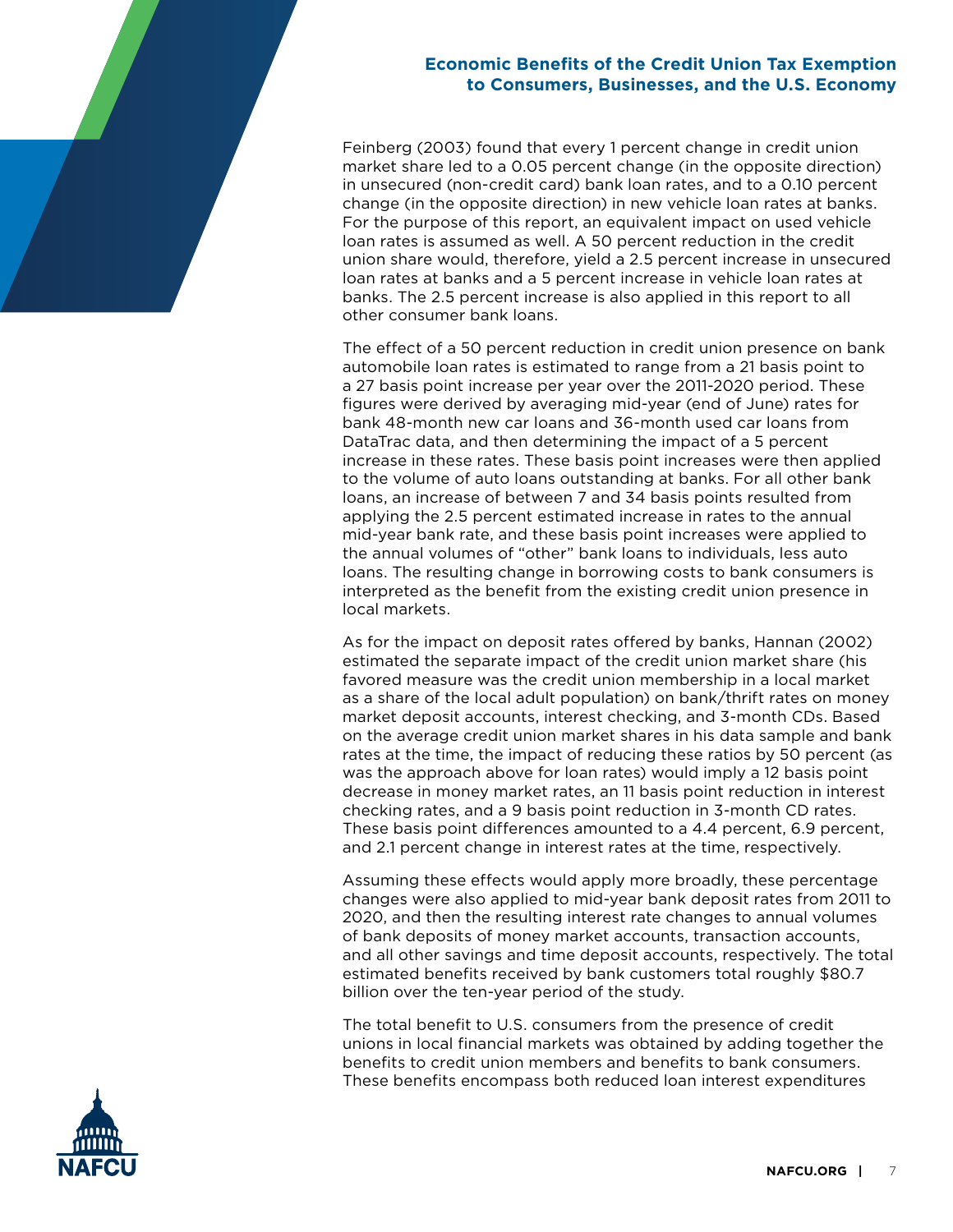and increased deposit interest received by both bank and credit union members. Consumer benefits totaled \$153 billion from 2011-2020, or approximately \$15 billion per year.

#### TABLE 1. ESTIMATED BENEFITS TO CREDIT UNION MEMBERS AND BANK CUSTOMERS BY STATE, 2011-2020

In order to examine these effects on a state-level basis, these gains were apportioned on the basis of each state's share of total credit union and bank deposits in 2020. Credit union and bank consumers from larger states received substantial gains from the presence of credit unions in their markets. The largest ten-year benefits amounted to \$19.2 billion in California, \$15.5 billion in New York, \$12.6 billion in Texas, \$7.9 billion in Florida, and \$5.8 billion in North Carolina.

| <b>Millions</b><br>current \$ | <b>Total</b><br>consumer<br><b>benefits</b><br>2011-20 | <b>Bank</b><br>customer<br><b>benefits</b><br>2011-20 | <b>CU</b> member<br><b>benefits</b><br>2011-20 | <b>Bank</b><br>customer<br><b>benefits</b><br>2020 | <b>CU</b> member<br><b>benefits</b><br>2020 | <b>State pctg</b><br>of bank<br>deposits<br>2020 | <b>State</b><br>pctg<br>of CU<br>deposits<br>2020 |
|-------------------------------|--------------------------------------------------------|-------------------------------------------------------|------------------------------------------------|----------------------------------------------------|---------------------------------------------|--------------------------------------------------|---------------------------------------------------|
| U.S.                          | \$153,208                                              | \$80,711                                              | \$72,497                                       | \$7,854                                            | \$10,015                                    | 100%                                             | 100%                                              |
| Alabama                       | \$1,861.0                                              | \$674.5                                               | \$1.186.5                                      | \$65.6                                             | \$163.9                                     | 0.8%                                             | 1.6%                                              |
| Alaska                        | \$405.3                                                | \$74.1                                                | \$331.1                                        | \$7.2                                              | \$45.7                                      | 0.1%                                             | 0.5%                                              |
| Arizona                       | \$2,173.8                                              | \$899.0                                               | \$1,274.8                                      | \$87.5                                             | \$176.1                                     | 1.1%                                             | 1.8%                                              |
| Arkansas                      | \$632.0                                                | \$430.8                                               | \$201.2                                        | \$41.9                                             | \$27.8                                      | 0.5%                                             | 0.3%                                              |
| California                    | \$19,200.3                                             | \$9,341.8                                             | \$9,858.4                                      | \$909.1                                            | \$1,361.9                                   | 11.6%                                            | 13.6%                                             |
| Colorado                      | \$2,481.1                                              | \$897.6                                               | \$1,583.5                                      | \$87.3                                             | \$218.7                                     | 1.1%                                             | 2.2%                                              |
| Connecticut                   | \$1,474.5                                              | \$848.6                                               | \$625.9                                        | \$82.6                                             | \$86.5                                      | 1.1%                                             | 0.9%                                              |
| Delaware                      | \$2,555.2                                              | \$2,433.4                                             | \$121.8                                        | \$236.8                                            | \$16.8                                      | 3.0%                                             | 0.2%                                              |
| Dist. of Col.                 | \$1,007.0                                              | \$343.0                                               | \$664.1                                        | \$33.4                                             | \$91.7                                      | 0.4%                                             | 0.9%                                              |
| Florida                       | \$7,883.6                                              | \$3,690.7                                             | \$4.192.8                                      | \$359.1                                            | \$579.2                                     | 4.6%                                             | 5.8%                                              |
| Georgia                       | \$3,125.1                                              | \$1.493.7                                             | \$1,631.4                                      | \$145.4                                            | \$225.4                                     | 1.9%                                             | 2.3%                                              |
| Hawaii                        | \$933.2                                                | \$265.1                                               | \$668.1                                        | \$25.8                                             | \$92.3                                      | 0.3%                                             | 0.9%                                              |
| Idaho                         | \$850.6                                                | \$172.5                                               | \$678.1                                        | \$16.8                                             | \$93.7                                      | 0.2%                                             | 0.9%                                              |
| Illinois                      | \$5,069.5                                              | \$3,185.7                                             | \$1,883.9                                      | \$310.0                                            | \$260.2                                     | 3.9%                                             | 2.6%                                              |
| Indiana                       | \$2,111.2                                              | \$846.6                                               | \$1,264.5                                      | \$82.4                                             | \$174.7                                     | 1.0%                                             | 1.7%                                              |
| lowa                          | \$1,503.9                                              | \$525.6                                               | \$978.2                                        | \$51.2                                             | \$135.1                                     | 0.7%                                             | 1.3%                                              |
| Kansas                        | \$934.9                                                | \$461.4                                               | \$473.4                                        | \$44.9                                             | \$65.4                                      | 0.6%                                             | 0.7%                                              |
| Kentucky                      | \$1,118.3                                              | \$514.1                                               | \$604.2                                        | \$50.0                                             | \$83.5                                      | 0.6%                                             | 0.8%                                              |
| Louisiana                     | \$1,296.8                                              | \$646.3                                               | \$650.5                                        | \$62.9                                             | \$89.9                                      | 0.8%                                             | 0.9%                                              |
| Maine                         | \$622.1                                                | \$191.6                                               | \$430.5                                        | \$18.6                                             | \$59.5                                      | 0.2%                                             | 0.6%                                              |

*Continued >*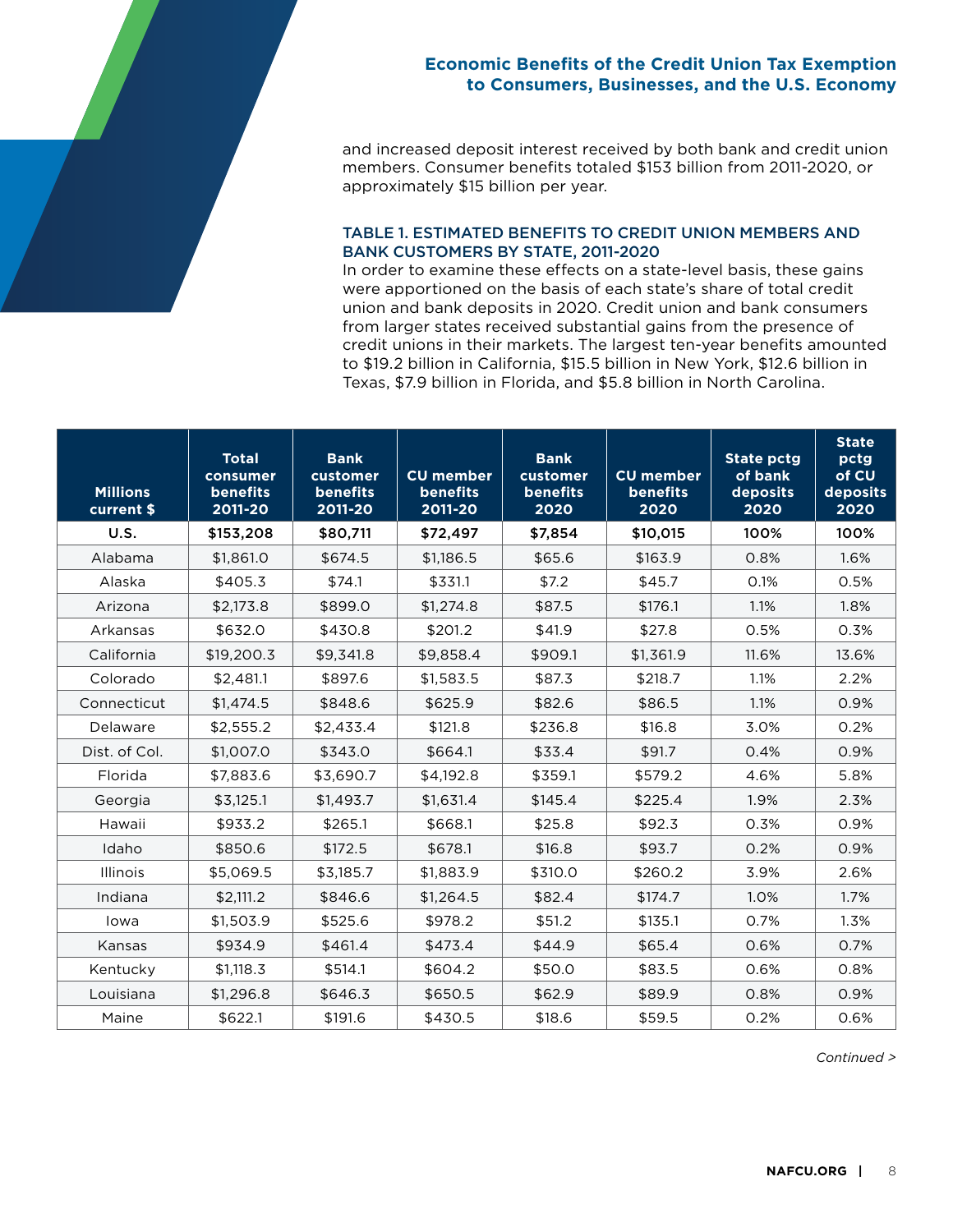| <b>Millions</b><br>current \$ | <b>Total</b><br>consumer<br>benefits<br>2011-20 | <b>Bank</b><br>customer<br>benefits<br>2011-20 | <b>CU</b> member<br>benefits<br>2011-20 | <b>Bank</b><br>customer<br>benefits<br>2020 | <b>CU</b> member<br>benefits<br>2020 | <b>State pctg</b><br>of bank<br>deposits<br>2020 | <b>State</b><br>pctg<br>of CU<br>deposits<br>2020 |
|-------------------------------|-------------------------------------------------|------------------------------------------------|-----------------------------------------|---------------------------------------------|--------------------------------------|--------------------------------------------------|---------------------------------------------------|
| Maryland                      | \$2,379.4                                       | \$949.1                                        | \$1,430.3                               | \$92.4                                      | \$197.6                              | 1.2%                                             | 2.0%                                              |
| Massachusetts                 | \$4,425.0                                       | \$2,597.4                                      | \$1,827.6                               | \$252.8                                     | \$252.5                              | 3.2%                                             | 2.5%                                              |
| Michigan                      | \$4,678.3                                       | \$1,481.3                                      | \$3,197.0                               | \$144.1                                     | \$441.7                              | 1.8%                                             | 4.4%                                              |
| Minnesota                     | \$2,703.7                                       | \$1,420.3                                      | \$1,283.4                               | \$138.2                                     | \$177.3                              | 1.8%                                             | 1.8%                                              |
| Mississippi                   | \$661.3                                         | \$337.1                                        | \$324.2                                 | \$32.8                                      | \$44.8                               | 0.4%                                             | 0.4%                                              |
| Missouri                      | \$1,742.4                                       | \$1,063.3                                      | \$679.1                                 | \$103.5                                     | \$93.8                               | 1.3%                                             | 0.9%                                              |
| Montana                       | \$396.1                                         | \$149.4                                        | \$246.8                                 | \$14.5                                      | \$34.1                               | 0.2%                                             | 0.3%                                              |
| Nebraska                      | \$661.0                                         | \$375.4                                        | \$285.6                                 | \$36.5                                      | \$39.5                               | 0.5%                                             | 0.4%                                              |
| Nevada                        | \$930.1                                         | \$585.4                                        | \$344.7                                 | \$57.0                                      | \$47.6                               | 0.7%                                             | 0.5%                                              |
| New Hampshire                 | \$697.2                                         | \$220.7                                        | \$476.5                                 | \$21.5                                      | \$65.8                               | 0.3%                                             | 0.7%                                              |
| New Jersey                    | \$2,893.2                                       | \$2,103.5                                      | \$789.8                                 | \$204.7                                     | \$109.1                              | 2.6%                                             | 1.1%                                              |
| New Mexico                    | \$811.0                                         | \$200.7                                        | \$610.3                                 | \$19.5                                      | \$84.3                               | 0.2%                                             | 0.8%                                              |
| New York                      | \$15,487.8                                      | \$11,373.9                                     | \$4,113.9                               | \$1,106.8                                   | \$568.3                              | 14.1%                                            | 5.7%                                              |
| North Carolina                | \$5,800.9                                       | \$2,596.7                                      | \$3,204.3                               | \$252.7                                     | \$442.6                              | 3.2%                                             | 4.4%                                              |
| North Dakota                  | \$364.0                                         | \$180.0                                        | \$183.9                                 | \$17.5                                      | \$25.4                               | 0.2%                                             | 0.3%                                              |
| Ohio                          | \$3,791.7                                       | \$2,372.8                                      | \$1,418.9                               | \$230.9                                     | \$196.0                              | 2.9%                                             | 2.0%                                              |
| Oklahoma                      | \$1,331.7                                       | \$594.7                                        | \$736.9                                 | \$57.9                                      | \$101.8                              | 0.7%                                             | 1.0%                                              |
| Oregon                        | \$1,989.4                                       | \$516.1                                        | \$1,473.2                               | \$50.2                                      | \$203.5                              | 0.6%                                             | 2.0%                                              |
| Pennsylvania                  | \$5,235.7                                       | \$2,611.5                                      | \$2,624.2                               | \$254.1                                     | \$362.5                              | 3.2%                                             | 3.6%                                              |
| Rhode Island                  | \$534.2                                         | \$194.4                                        | \$339.7                                 | \$18.9                                      | \$46.9                               | 0.2%                                             | 0.5%                                              |
| South Carolina                | \$1,423.7                                       | \$547.7                                        | \$876.0                                 | \$53.3                                      | \$121.0                              | 0.7%                                             | 1.2%                                              |
| South Dakota                  | \$4,304.4                                       | \$4,130.3                                      | \$174.2                                 | \$401.9                                     | \$24.1                               | 5.1%                                             | 0.2%                                              |
| Tennessee                     | \$2,267.3                                       | \$1,006.2                                      | \$1,261.0                               | \$97.9                                      | \$174.2                              | 1.2%                                             | 1.7%                                              |
| Texas                         | \$12,562.6                                      | \$7,119.9                                      | \$5,442.7                               | \$692.8                                     | \$751.9                              | 8.8%                                             | 7.5%                                              |
| Utah                          | \$5,247.7                                       | \$3,720.9                                      | \$1,526.8                               | \$362.1                                     | \$210.9                              | 4.6%                                             | 2.1%                                              |
| Vermont                       | \$305.8                                         | \$88.6                                         | \$217.2                                 | \$8.6                                       | \$30.0                               | 0.1%                                             | 0.3%                                              |
| Virginia                      | \$4,695.7                                       | \$1,981.8                                      | \$2,713.9                               | \$192.8                                     | \$374.9                              | 2.5%                                             | 3.7%                                              |
| Washington                    | \$4,144.5                                       | \$1,021.2                                      | \$3,123.3                               | \$99.4                                      | \$431.5                              | 1.3%                                             | 4.3%                                              |
| West Virginia                 | \$379.6                                         | \$202.6                                        | \$177.0                                 | \$19.7                                      | \$24.5                               | 0.3%                                             | 0.2%                                              |
| Wisconsin                     | \$2,883.0                                       | \$934.2                                        | \$1,948.8                               | \$90.9                                      | \$269.2                              | 1.2%                                             | 2.7%                                              |
| Wyoming                       | \$240.3                                         | \$97.4                                         | \$142.9                                 | \$9.5                                       | \$19.7                               | 0.1%                                             | 0.2%                                              |

*Source: NCUA 5300 call report data (CU deposits) and FDIC Summary of Deposits (bank deposits)*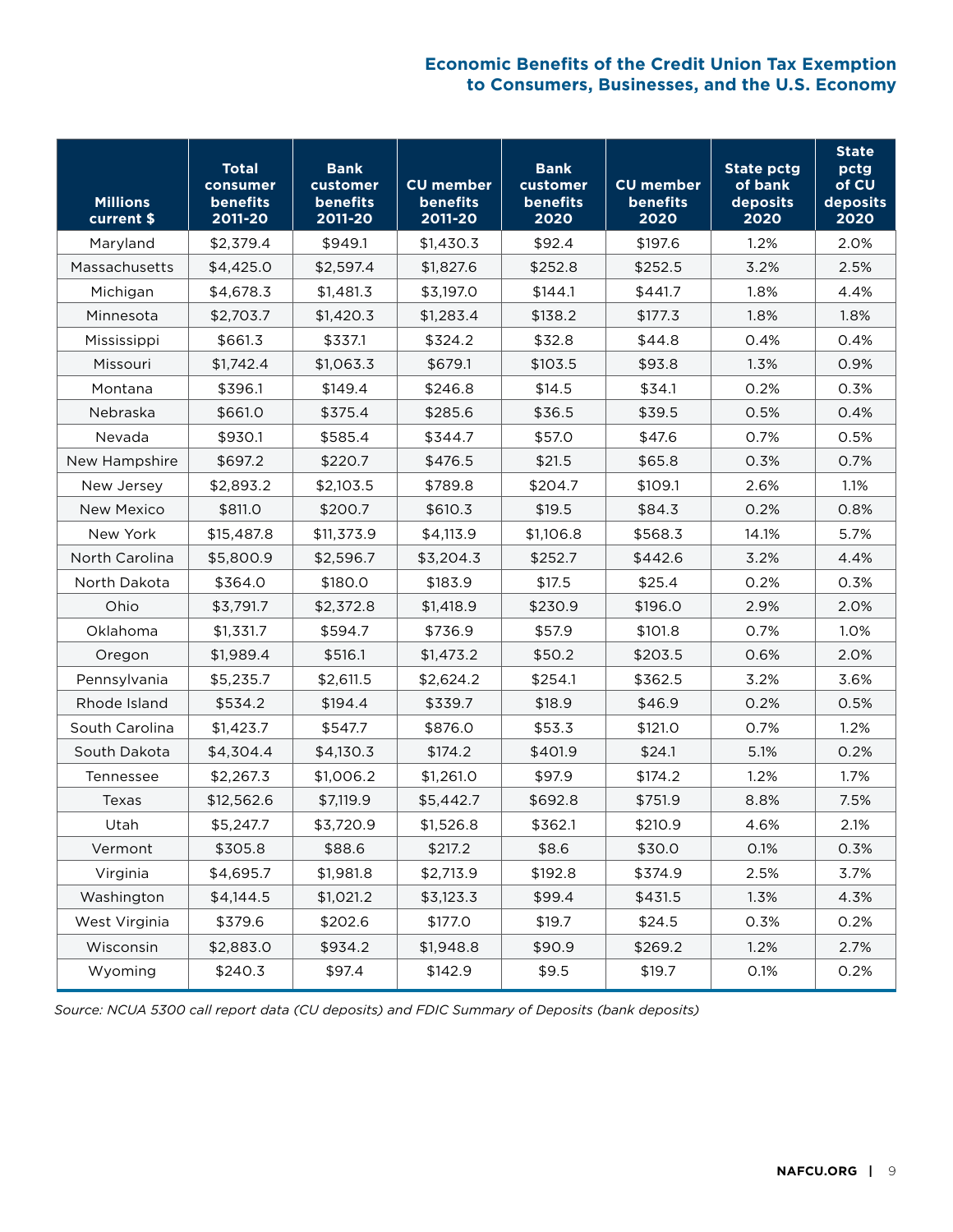# *Broad economic impact from loss of the credit union tax exemption*

Inforum's Long-term Interindustry Forecasting Tool (LIFT) model was used to estimate the broader economic impact of these consumer benefits. The LIFT model uses a "bottom-up" approach to macroeconomic modeling that works like the actual economy, building aggregate totals from details of industry activity for 121 productive sectors. The model describes how changes in individual industries, such as increasing productivity or changing international trade patterns, affect related sectors and the economy as a whole. Parameters in the behavioral equations differ among products, reflecting differences in consumer preferences, price elasticity, and industrial structure. The detailed level of disaggregation permits the modeling of prices by industry, allowing one to explore the causes and effects of relative price changes.



#### CHART 4: TOTAL ECONOMIC IMPACT FROM LOSS OF CREDIT UNION TAX EXEMPTION — FORECASTED FROM 2021-2030 (2021\$)

#### **Total employment losses from 2021-2030 = 786,000 job-years**

The model estimates the total direct and indirect losses of personal income and consumption resulting from the elimination of the credit union federal tax exemption. A reduction of \$8.4 billion per year in personal income would lead to a decline in GDP of about \$12 billion per year and employment losses of approximately 79,000 jobs per year over the next decade (Table 2). This reduction in personal income also leads to a loss of \$5.6 billion per year in federal income tax revenue.

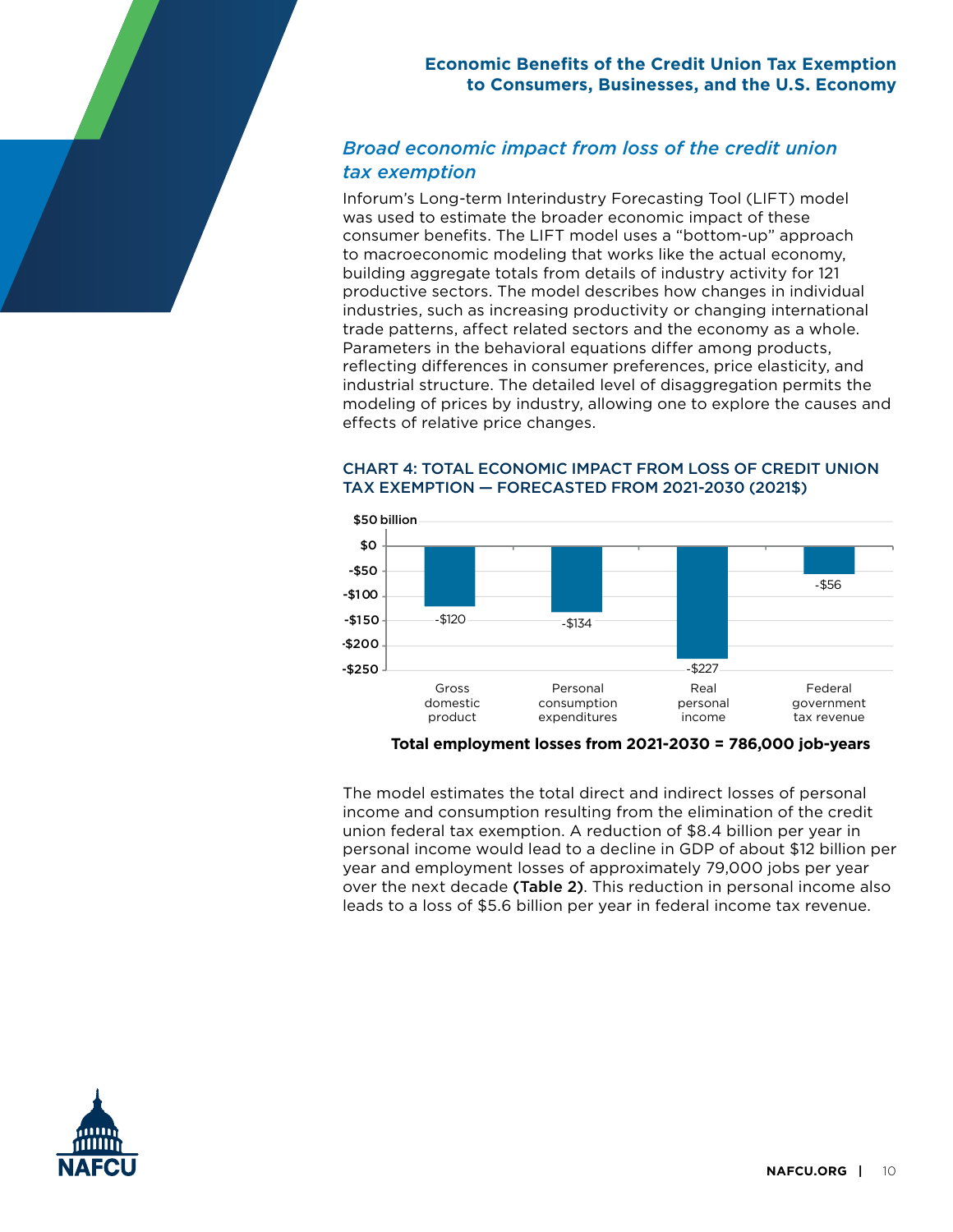#### TABLE 2. LIFT MACROECONOMIC RESULTS

|                                                                   |         | <b>Reference Case</b> |                    |         | <b>Alternate Case</b> |                    | <b>Difference</b> |         |                    |                  |
|-------------------------------------------------------------------|---------|-----------------------|--------------------|---------|-----------------------|--------------------|-------------------|---------|--------------------|------------------|
| <b>LIFT</b><br>Macroeconomic<br><b>Results</b><br>billions 2021\$ | 2021    | 2030                  | 2021-30<br>Average | 2021    | 2030                  | 2021-30<br>Average | 2021              | 2030    | 2021-30<br>Average | 2021-30<br>Total |
| Gross domestic<br>product                                         | 22,273  | 26.696                | 24.659             | 22,262  | 26.685                | 24.647             | $-10.6$           | $-11.0$ | $-12.0$            | $-120.4$         |
| Personal<br>consumption<br>expenditures                           | 15,549  | 19,216                | 17,506             | 15,536  | 19,202                | 17,493             | $-12.5$           | $-13.6$ | $-13.3$            | $-133.5$         |
| Gross private fixed<br>investment                                 | 3,957   | 5,284                 | 4,597              | 3,956   | 5,282                 | 4,595              | $-0.1$            | $-1.8$  | $-1.9$             | $-19.4$          |
| Real national<br>income                                           | 18,763  | 21,835                | 20,528             | 18,751  | 21,803                | 20,506             | $-11.5$           | $-32.7$ | $-22.3$            | $-222.9$         |
| Real personal<br>income                                           | 19,536  | 23,187                | 21,336             | 19,523  | 23,158                | 21,313             | $-12.4$           | $-29.8$ | $-22.7$            | $-227.0$         |
| <b>Billions of current</b><br>dollars                             |         |                       |                    |         |                       |                    |                   |         |                    |                  |
| Personal interest<br>income                                       | 1,566   | 2,652                 | 1,847              | 1,561   | 2,649                 | 1,842              | $-5.3$            | $-3.5$  | $-4.9$             | $-48.6$          |
| Disposable income                                                 | 16,954  | 24,427                | 20,487             | 16,944  | 24,397                | 20,466             | $-10.3$           | $-30.0$ | $-21.0$            | $-210.4$         |
| Federal<br>government tax<br>revenue                              | 4,012   | 6,538                 | 5,174              | 4,010   | 6,529                 | 5,168              | $-2.6$            | $-8.6$  | $-5.6$             | $-55.5$          |
| <b>Total employment</b><br>(thousands of jobs)                    | 157,934 | 167,572               | 164,249            | 157,890 | 167,506               | 164,170            | $-44.1$           | $-66.3$ | $-78.6$            | $-785.9$         |
| Unemployment rate<br>(percent)                                    | 6.02    | 4.28                  | 4.63               | 6.05    | 4.31                  | 4.67               | 0.03              | 0.04    | 0.05               |                  |

*LIFT and STEMS are products of Interindustry Economic Research Fund, Inc., College Park, MD. More detail on Inforum's products and services can be found at www.inforum.umd.edu.*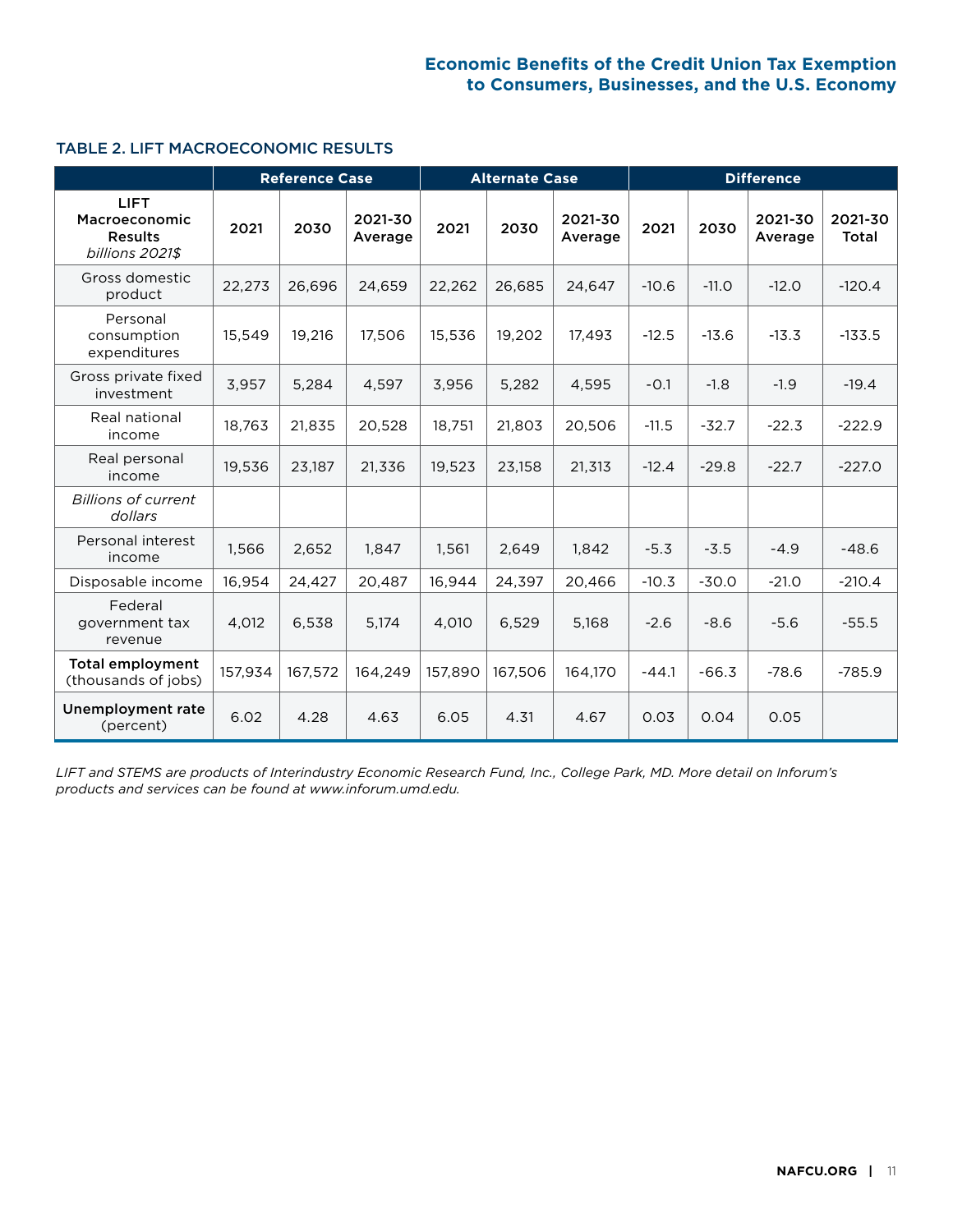# **Overview of Prior Research on the Benefits of Credit Unions**

Credit unions have been exempt from federal income tax since their inception. Previous studies have pointed to the consumer and societal benefits of credit unions, and this report demonstrates these benefits empirically using the most recent data.

# *Negative consequences of taxing credit unions in Canada and Australia*

Burger (1991) examined how the federal income taxation of Savings & Loans in the 1950's and of Canadian credit unions in 1972 affected these institutions' operations. He noted that under federal income taxation the capital-to-asset ratios for S&Ls sharply declined. Similarly, the capital-to-asset ratio for Canadian credit unions declined from an average of 6 percent (1967-1971) to an average of 3.75 percent (1971-1976) after the change in tax policy. Reduced capital reserves severely restrict any financial institution's ability to lend. Both of these experiences are viewed by Burger as suggesting the vulnerability of U.S. credit unions to federal income tax.

More recently, Gasbarro et al. (2007) examined the effect of the 1994 imposition of federal income taxes on credit unions in Australia, in order to determine how federal income taxation might affect U.S. credit unions. There were 833 credit unions in Australia in May 1973 (beginning of tax exemption), about 400 in 1994, and only 149 remained in 2006. This reduction in the number of credit unions is believed to have been the direct result of a significant decrease in returns on equity, as returns on equity for the remaining credit unions fell dramatically after taxation.

# *Credit unions' positive effect on market loan rates*

Feinberg (2001) presented a theoretical framework for understanding the impact that credit unions have on bank loan rates, and then examined data on small local markets in the U.S. to see how unsecured and new vehicle loan rates are affected. High state-level credit union membership rates were found to put downward pressure on both unsecured and new vehicle rates. Feinberg (2003) broadened the analysis to examine large and small local markets, finding unsecured and new vehicle loan rates to be reduced in response to greater local credit union market shares (with a high rate of state-level credit union membership also putting downward pressure on bank loan rates). Both Feinberg studies support the view that competition from credit unions leads to better rates being offered by banks, producing a direct benefit to consumers.

Combining the results of the two studies on market averages and individual bank pricing suggests that a one percent change in credit union market share is associated with a -0.05 percent and -0.10 percent decline, respectively, in unsecured and new vehicle loan rates.

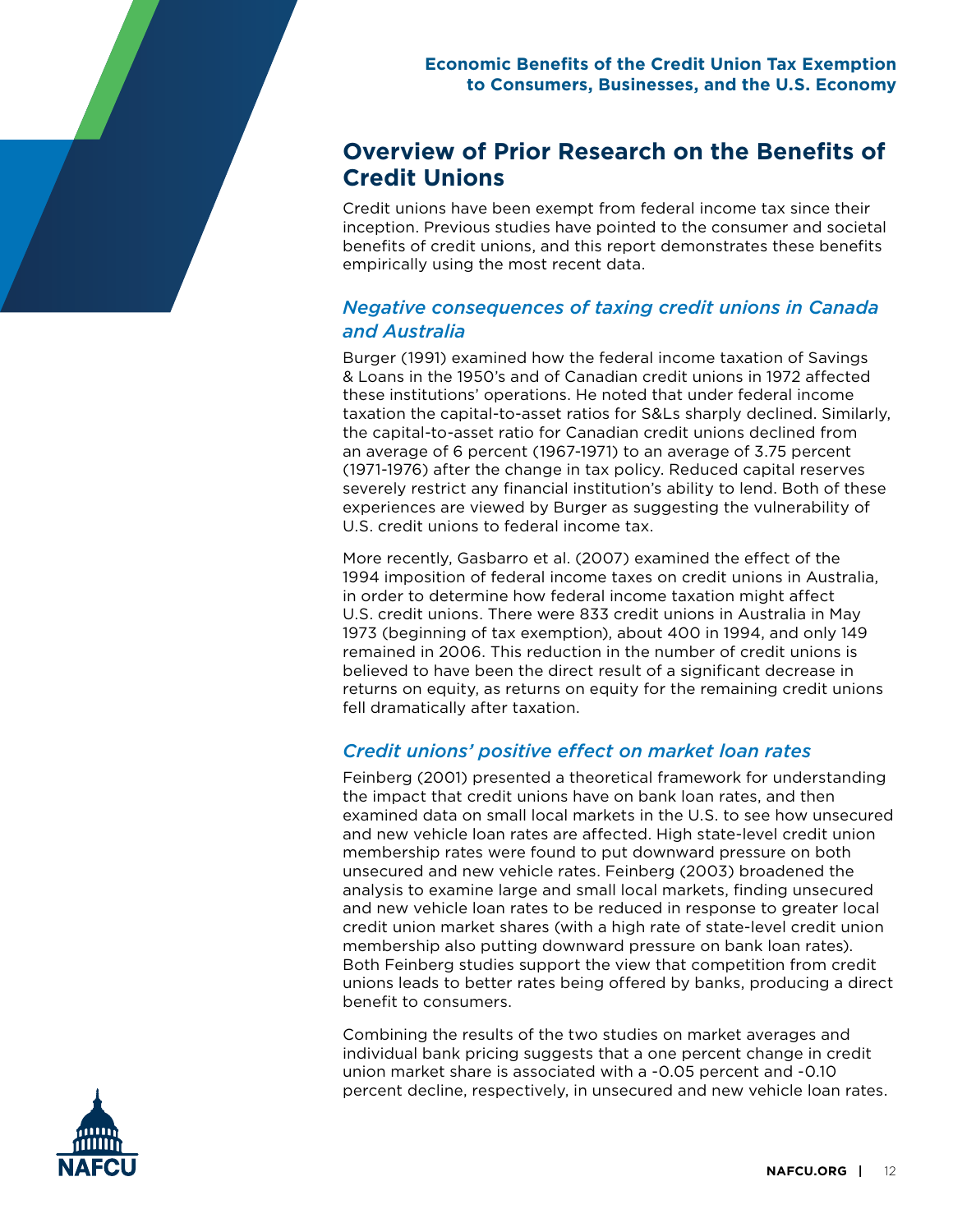Based on this finding, a 50 percent reduction in the credit union share would imply a 2.5 percent and 5 percent increase in unsecured and new vehicle bank loan rates. A later calculation by Feinberg using 2004 data estimated that bank loan consumers would pay an extra \$1.7 billion dollars in interest if this significant reduction in the credit union share of local financial services markets occurred.

## *Better bank rates from market competition*

In a similar study on the deposit side, Hannan (2002) applied three different proxy variables to determine the importance of credit unions in determining bank deposit interest rates in local geographic markets: (1) the share of total market deposits accounted for by credit unions; (2) the ratio of credit union members in a metropolitan area to the population in the area over the age of 18; and (3) the number of potential occupational credit union members in the area to the population over age 18. Hannan noted these alternative measures each have their advantages and disadvantages in measuring the influence of credit unions in a particular market.

Hannan's results indicate that credit union competition leads to banks offering better rates in all three instruments analyzed (money market deposit accounts, interest bearing checking accounts, and threemonth CDs). Based on Hannan's findings, it is estimated that a 50 percent decline in the credit union market share would lead to a 4.4 percent decline in bank money-market deposit rates, a 6.9 percent decline in interest checking rates, and a 2.1 percent decline for threemonth CDs.

# *Unique credit union structure provides broad benefits*

Cooper (2003) offered a broader picture of credit union benefits. This study stressed not only the importance of a tax exemption for credit unions, but also how their unique organizational structure benefits consumers. Cooper reported that as of 2003 the benefits to credit union members due to lower loan and higher deposit rates were equivalent to a total of \$9 billion per year in consumer savings (the typical yearly average household savings was valued at \$250 per credit union member). Cooper also cited a 1997 Consumer Federation of America survey in which 70 percent of the respondents said that credit unions offer consumers better rates than banks.

A 2005 study by the Government Accountability Office (GAO) presented arguments for and against continuing the federal tax exemption for credit unions, without drawing any policy conclusions. It noted that an important rationale for the federal tax exemption is the view of credit unions as "member-owned, democratically operated, not-for-profit organizations generally managed by volunteer boards of directors." The GAO also pointed out that banks, especially small banks, are provided similar forms of tax relief through Subchapter S status, which today covers nearly one-third of banks, and acknowledged concerns about the capital raising ability of credit unions in the absence of the federal income tax exemption.

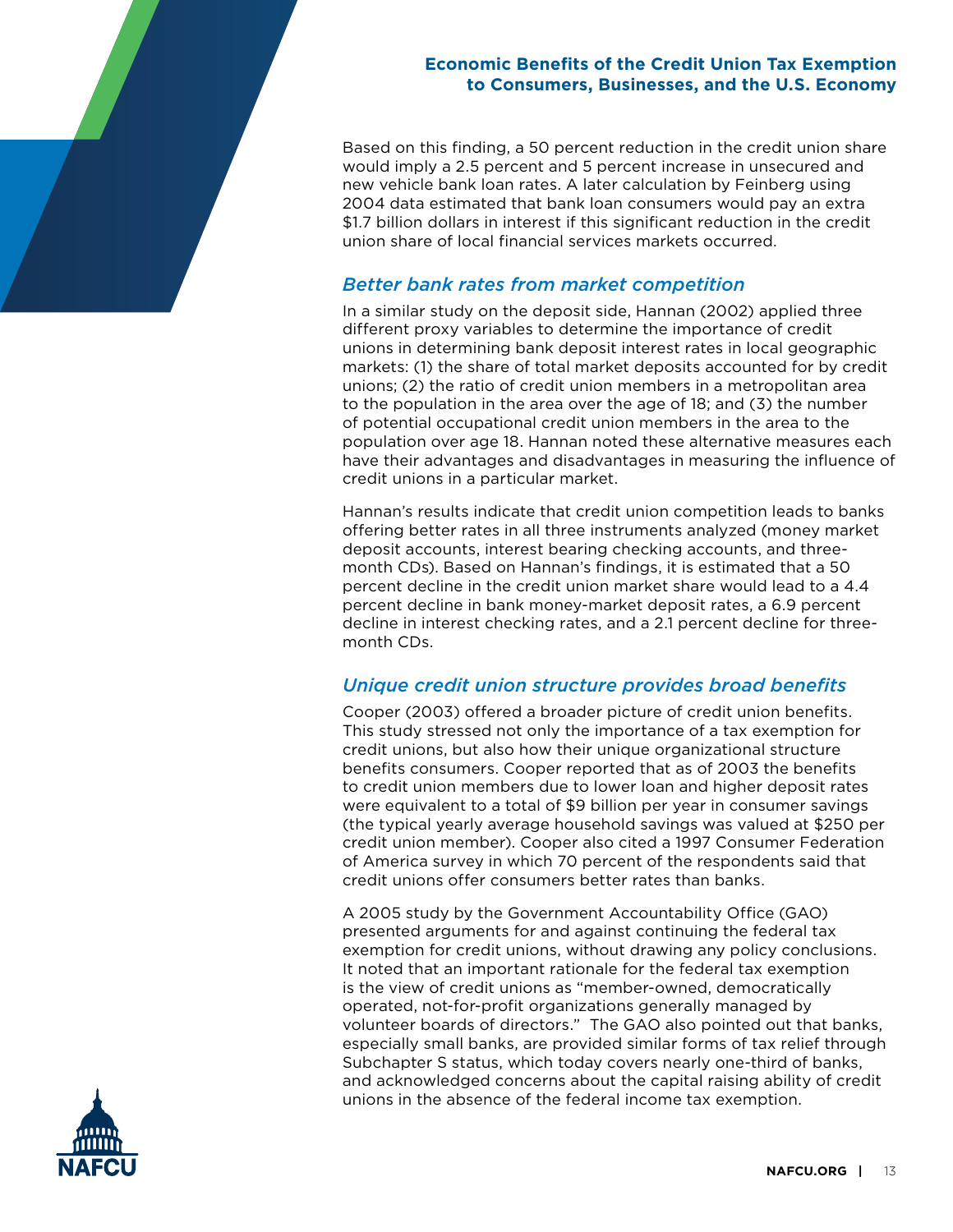# *Credit unions consistently offer better rates than for-profit financial institutions*

Feinberg and Rahman (2006) examined a combined sample of bank and credit union loan rates, from the mid-1990s, finding credit union new vehicle loan rates to be more than 10 percent lower than bank loan rates, after controlling for other factors (such as local market characteristics, and the financial institution's market share). While suggesting significant savings to credit union members, no calculation of the magnitudes involved was performed. Jackson (2006) took a somewhat different approach to bank/credit union comparisons. Looking at the effect of asymmetric pricing behavior by banks and credit unions on the deposit and loan rates offered, he noted that on the loan side "credit unions lower rates faster when the market rates are falling than they raise the rates when market rates are rising, resulting in lower average loan rates over the interest cycle."

Heinrich and Kashian (2008) analyzed cross-sectional data for 175 depository institutions, as of June 2005. The study compared the deposit and loan interest rates offered by credit unions with (a) all banking institutions, (b) credit unions recently converted to for-profit institutions, and (c) banking institutions that have never been credit unions. The results show that credit unions consistently offer lower loan rates and higher savings rates in comparison to other banking institutions (with the exception of interest bearing checking accounts). The largest difference in rates between credit unions and former credit unions appeared to be on standard savings accounts, with credit unions providing a better rate. The authors did note that it is difficult to pin-point what accounts for the variation in rate other than institutional differences. While their findings are supportive of the credit union tax exemption, they could not rule out other factors leading to consumer benefits passed on by credit unions.

# *Sub-S institutions do not pass on their tax benefits to consumers*

Depken, et al. (2010) examined whether the tax benefits provided to Sub-S banks are passed along to consumers in the form of more favorable interest rates. Given that Sub-S banks are not subject to corporate federal income taxes (the tax burden is passed through to shareholders) one might expect that Sub-S banks would pass these tax benefits on to consumers in the form of lower loan and higher deposit rates than traditional C-Corporation banks. As of June 2008, Sub-S chartered banks were roughly 30 percent of U.S. banking institutions. The authors used OLS regression (though similar results are obtained with more sophisticated modeling) with variables for whether the institution is a Sub-S bank or not, whether the institution is a credit union or not, a regional dummy variable, and a dummy variable for the size of the institution. The results suggest that Sub-S institutions offer the same or lower deposit rates than traditional banking institutions,

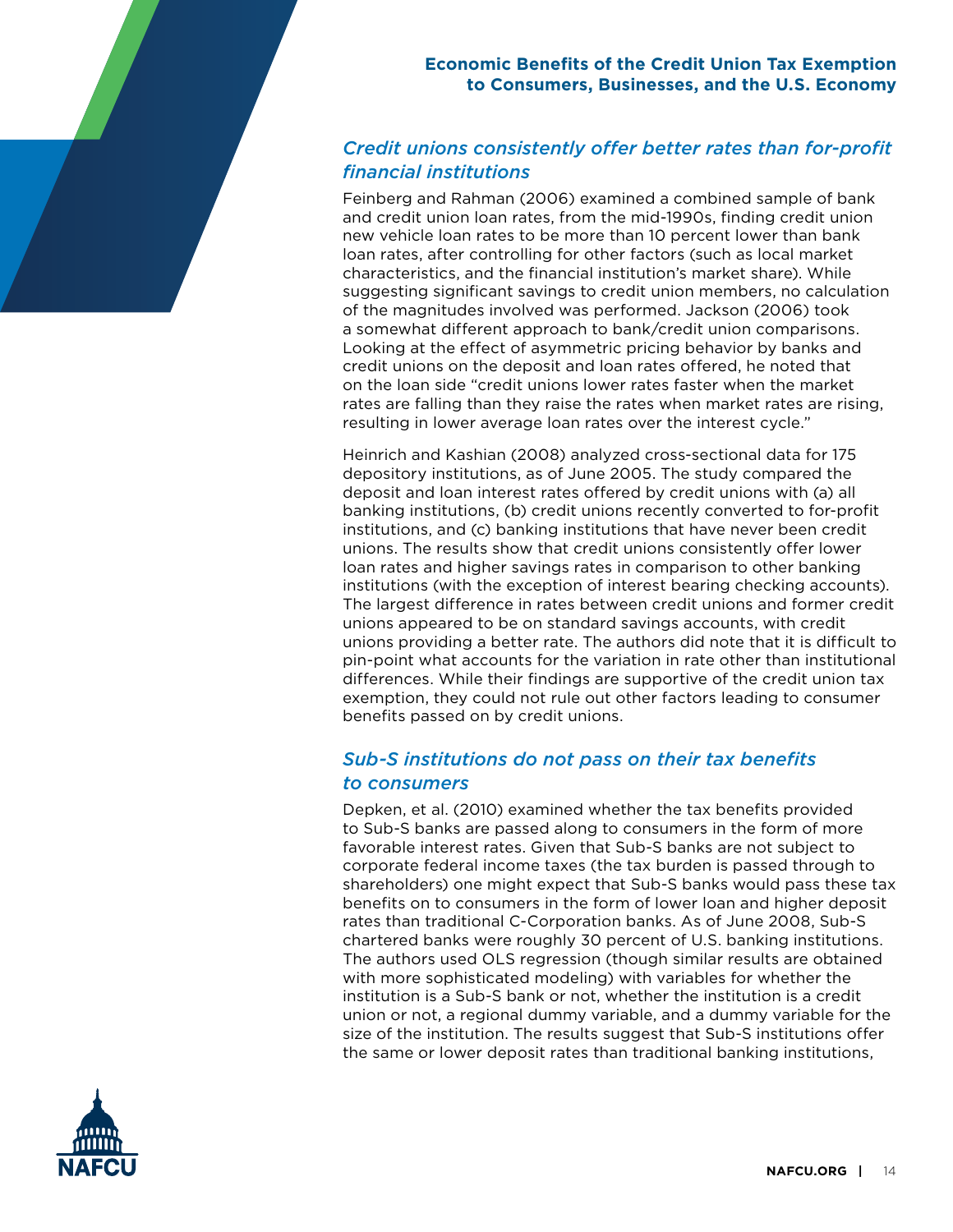with no differences in loan rates. Concomitantly, Depken found that credit unions offer lower loan rates, suggesting that although Sub-S institutions do not pass on their tax benefits to consumers, credit unions do.

# *Credit unions continue to be an important competitive influence in current markets*

More recently, Chatterji et al. (2015) noted gains in credit union shares of consumer financial services markets after the financial crisis of the late 2000s. These gains were especially strong for those credit unions with distinct "non-bank" identities, and suggest that credit unions provide an important competitive influence in these markets.

Similarly, Cororaton (2020) finds credit unions to have increased lending after the Great Recession, relative to commercial banks. She attributes this to more competitive loan pricing, due to "memberoriented firm objectives" by credit unions.

# *Recent work confirms that credit unions pass the benefits of their tax exemption on to members*

DeYoung, et al (2019), in a University of St. Andrews (Scotland) working paper, examine what they call the relative inefficiencies of banks and credit unions, finding credit unions to be more inefficient. However, this is essentially a by-product of differing goals and organizational structures of the two types of financial institutions. Importantly, when they consider prices credit unions actually pay and charge for inputs and outputs they find that virtually all the benefits of the federal tax exemption are passed on to credit union members.

Furthermore, van Rijn et al (2021) examine individual data from the Federal Reserve's Survey of Consumer Finances from 2001 to 2019 to confirm that households receiving auto loans – on both new and used vehicles -- from credit unions pay substantially less in interest than similar households receiving bank loans. They estimate the aggregated savings to credit union members on these loans alone is larger than the estimated value of the credit union corporate income tax exemption. But as they do not consider savings on other types of loans and benefits from higher deposit rates to credit union members – let alone competitive benefits to bank customers -- they acknowledge that the benefits identified in their study are surely an underestimate of the true value to consumers of credit unions' presence in the market.

The previous literature outlined in this study documents clear savings to both credit union and bank consumers due to the presence of credit unions in local financial services markets. While it may not be possible to determine the exact degree to which the federal tax exemption is responsible for consumer savings, it clearly plays a major role. This study provides an updated analysis of total consumer benefits and economic gains resulting from the credit union presence over the past decade.

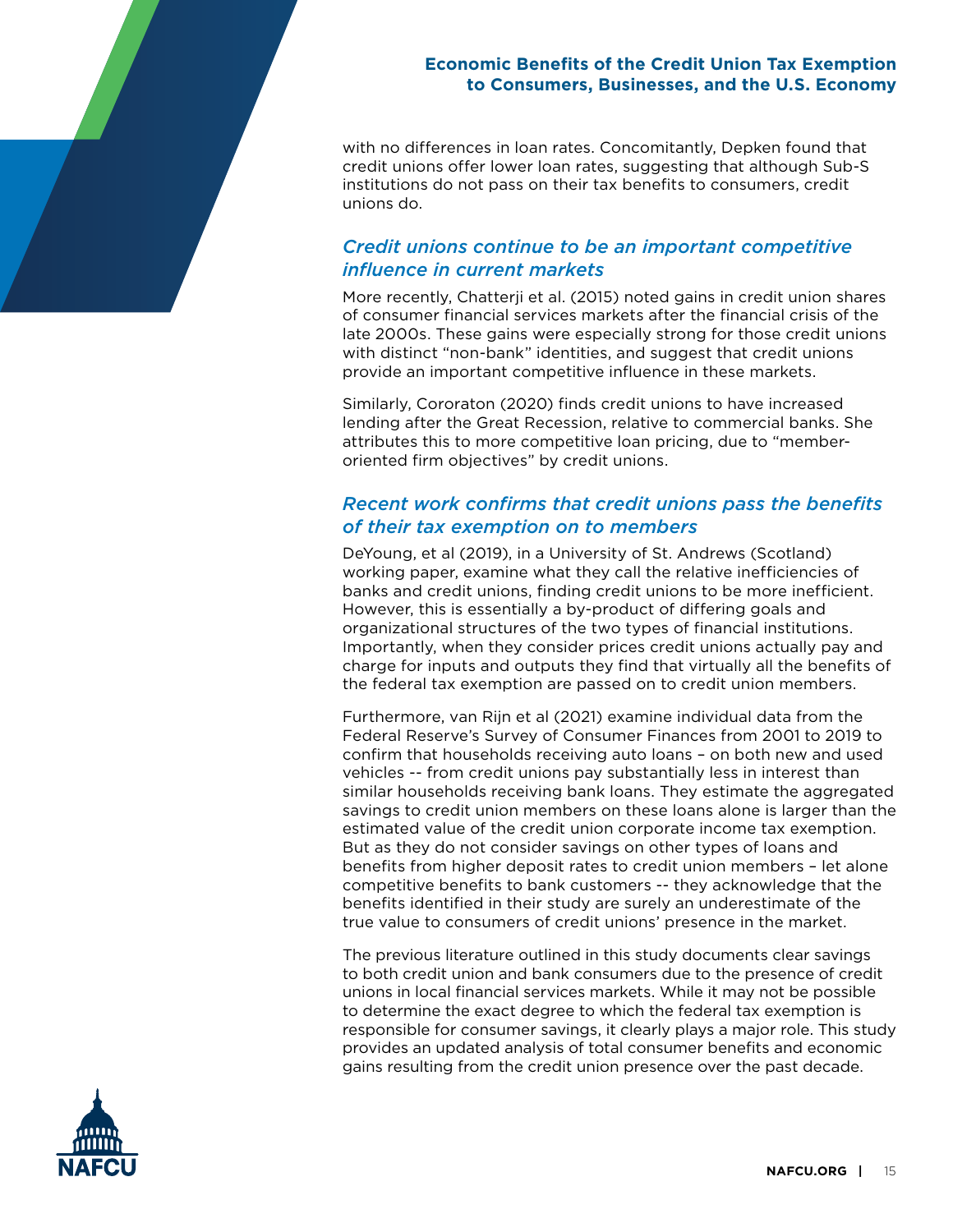# **Conclusions**

# *Loss of the credit union tax exemption would result in direct losses to consumers*

Making very conservative assumptions, this report finds that in the absence of the credit union federal tax exemption, a significant reduction of the presence of credit unions in the U.S. economy would have resulted in a direct loss to consumers of \$153 billion over the tenyear period studied. These losses would be due to both increased loan interest expenditures and reduced deposit interest received by bank and credit union members alike.

# *A reduction in credit union market presence would hurt all consumers*

The presence of credit unions in local consumer lending markets has a significant positive impact on both bank customers and credit union members for both loans and deposits. Consumers saved and earned approximately \$15 billion per year over the past decade in direct benefits thanks to the presence of credit unions in financial markets. These benefits are unlikely to occur without the federal tax exemption granted to the credit union industry.

It is worth nothing that the simulated 50 percent reduction in credit union market share assumed in this study is a very conservative estimate of what would likely occur as a result of the elimination of the federal tax exemption, as the Australian case demonstrates. Therefore, the effects simulated in this study likely understate the true benefit of credit unions to bank loan consumers. Furthermore, the calculated benefits to credit union members presented above may underestimate their gains from the presence of credit unions in local markets, as bank rates would be less favorable (and the gap between actual credit union interest rates and bank rates would be even larger).

# *Loss of the credit union tax exemption would have farreaching consequences for the overall economy*

There are even larger consequences to the overall economy when these credit union benefits are applied to Inforum's dynamic general equilibrium model. In the absence of the federal tax exemption, reduced purchasing power by bank and credit union members would lead to reduced consumer spending in other sectors of the economy. The reduced purchasing power in the U.S. economy resulting from a \$23 billion annual loss of personal income would reduce consumer spending by about \$13 billion per year over the next decade (in 2021 dollars). This would result in a reduction in GDP of approximately \$12 billion per year and employment losses of roughly 79,000 jobs per year. Model results incorporate the elimination of preferential loan and deposit rates for credit union members as well as the effect on bank consumers of reducing the market share of credit unions.

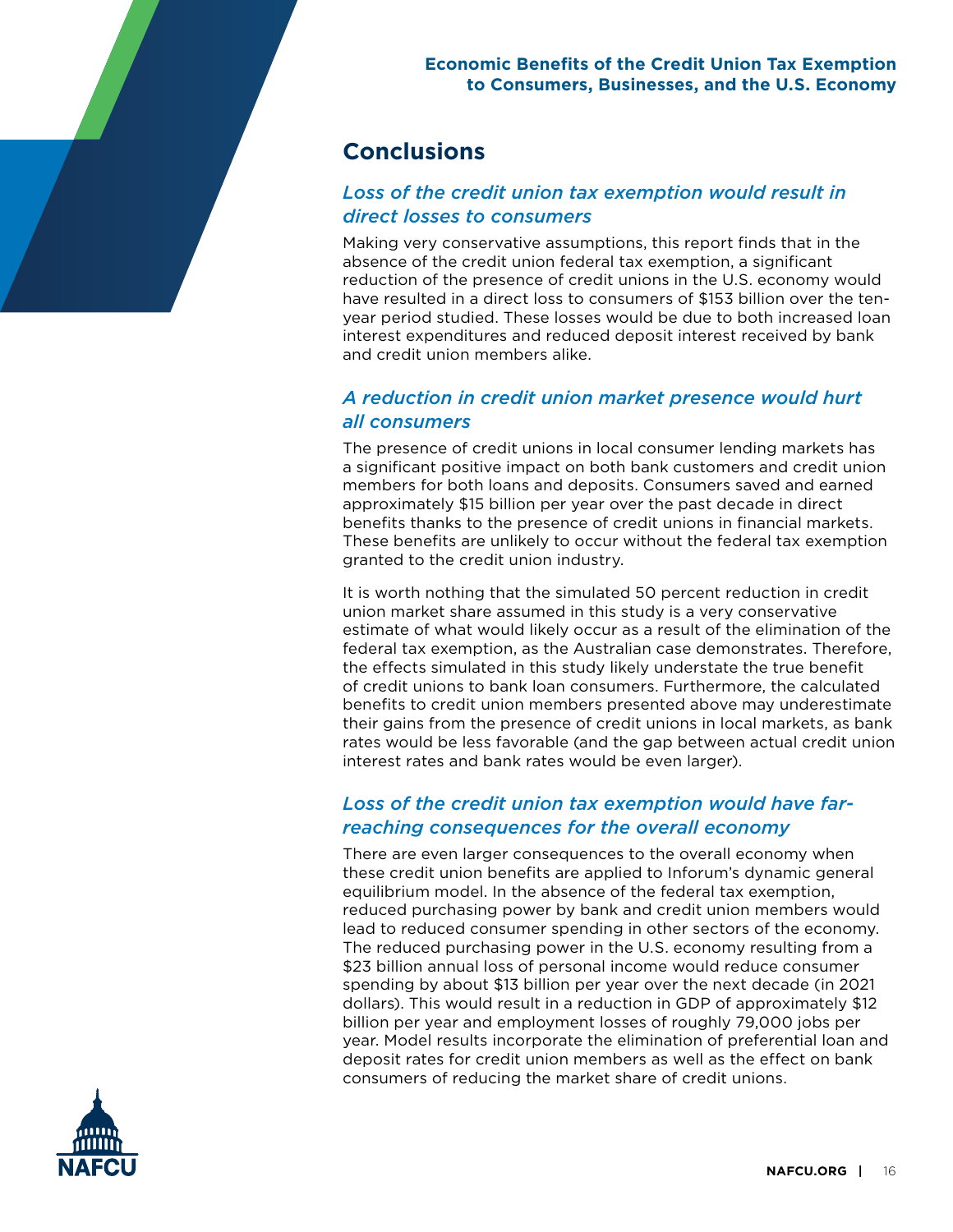# **Notes**

- **1.** Some credit union/bank interest rate differences may not be lost without the federal income tax exemption. The volunteer nature of some credit union positions and donated office space received by some credit unions might allow slightly more attractive loan and deposit pricing to continue, but the much smaller average size of credit union institutions would likely continue to disadvantage them vis-à-vis larger banking firms.
- **2.** The estimated effects on bank loan rates in Feinberg's 2003 study were determined only for unsecured non-credit card loan rates and for new vehicle loans; however extrapolating these to other consumer loans is reasonable.
- **3.** Statistical estimates are generally most accurate for small changes, in this case for small changes in the credit union market share; however, there was substantial variation in the credit union share among the markets analyzed in the original published research, and a 50 percent change from the mean value certainly includes data points from the original sample of observations.
- **4.** Hannan's (2002) estimates were expressed in terms of basis point changes due to changes in the credit union market share (rather than in percentage changes in loan rates); these basis point changes were transformed into estimated percentage changes from the 1998 bank deposit interest rates, and those percentage changes were then applied to mid-year average rates for each year.

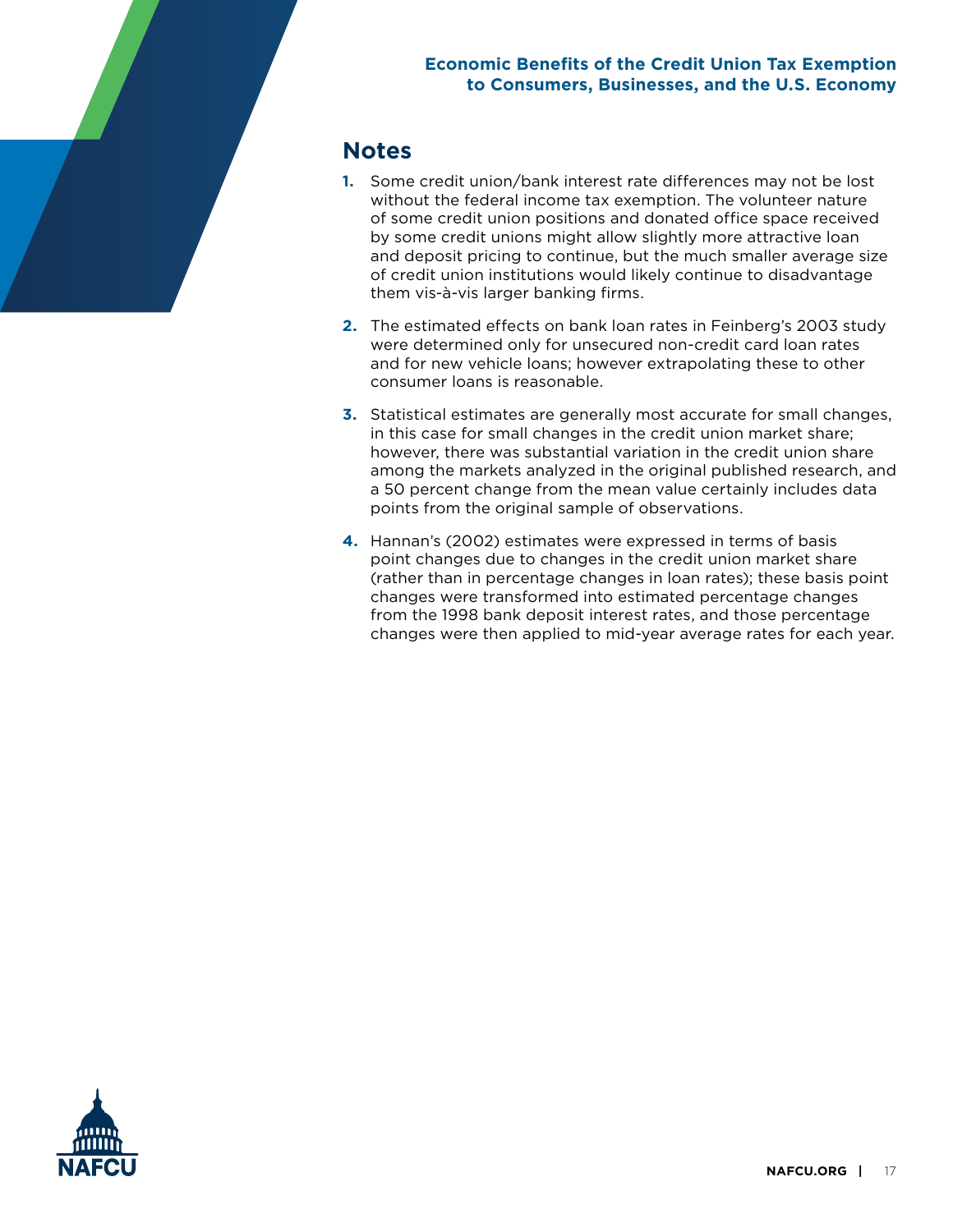# **References**

Bickley, James M., "Should Credit Unions Be Taxed?" Congressional Research Service, September 2010.

Burger, Alfred E., "Taxation of Credit Unions," Filene Research Institute (1991).

Chatterji, Aaron K, Jiao Luo, and Robert C. Seamans, "Competition between Organizational Forms: Banks vs. Credit Unions after the Financial Crisis," Academy of Management Proceedings, 2015.

Depken II, Craig A., Harris Hollans, and Steve Swidler, "Do Tax Benefits Conferred to Sub-S Banks Affect Their Deposit or Loan Rates?" Finance Research Letters 7 (2010), 238-245.

Cooper, Mark, *Credit Unions in a 21st Century Financial Marketplace*, Consumer Federation of America, October 2003.

Cororaton, Anna, "Banking on the Firm Objective," SSRN Working Paper, February 2020.

DeYoung, Robert, John Goddard, Donal McKillop, and John Wilson, "Who Consumes the Credit Union Tax Subsidy?" WP No. 19-018, Centre for Responsible Banking and Finance, University of St. Andrews, 2019.

Feinberg, Robert M., "The Competitive Role of Credit Unions in Small Local Financial Services Markets," *Review of Economics and Statistics*, Vol. 83, August 2001, pp. 560-563

Feinberg, Robert M., "The Determinants of Bank Rates in Local Consumer Lending Markets: Comparing Market- and Institution-Level Results," *Southern Economic Journal* 70 (2003), 144-156.

Feinberg, Robert M. and Ataur Rahman, "Are Credit Unions Just Small Banks? Determinants of Loan Rates in Local Consumer Lending Markets," *Eastern Economic Journal*, Vol. 32, No. 4, Fall 2006, 647-659.

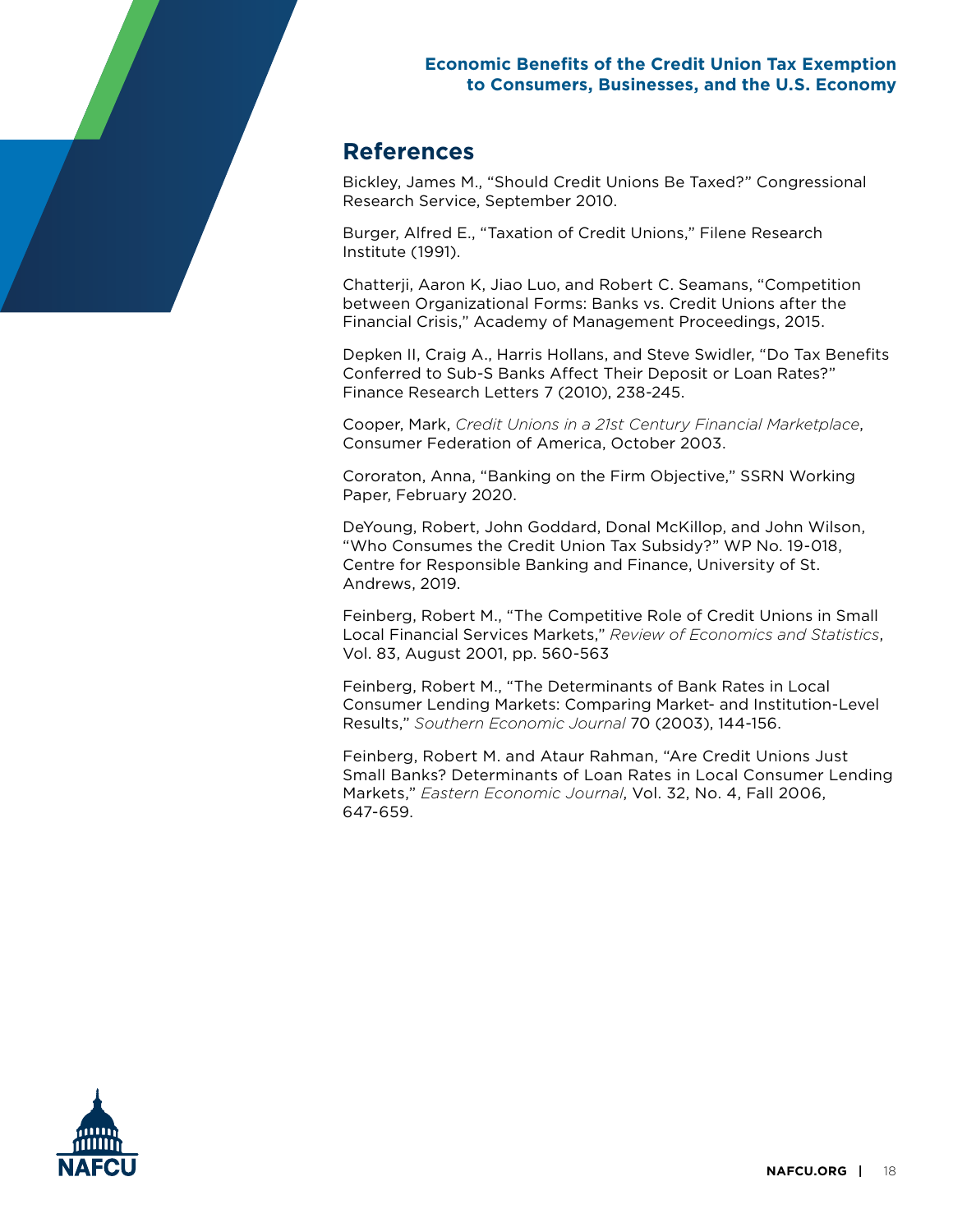Gasbarro, Dominic, Phil Hancock, and J. Kenton Zumwalt, "Impact of Taxation on Credit Unioins in Australia," Filene Research Institute, (2007).

Hannan, Timothy H., "The Impact of Credit Unions on the Rates Offered for Retail Deposits by Banks and Thrift Institutions," Working Paper, Federal Reserve Board, September 2002.

Heinrich, Jeff and Russ Kashian, "Credit Union to Mutual Conversion: Do Interest Rates Diverge?" *Contemporary Economic Policy* 26 (2008), 107-117.

Jackson, W.E., "A Comparison of the Deposit and Loan Pricing Behavior of Credit Unions and Commercial Banks," Filene Research Institute, 2006.

Tokle , R. (2005). "The Influence of Credit Unions on Bank CD Rate Payments in the U.S." *New York Economic Review*, 57-64.

Tokle, Robert J. and Joanne G. Tokle, "The Influence of Credit Union and Savings and Loan Competition on Bank Deposit Rates in Idaho and Montana," *Review of Industrial Organization* 17 (2000), 427-439.

U.S. Department of the Treasury, *Comparing Credit Unions with Other Depository Institutions*. Washington, DC, 2001.

U.S. Government Accountability Office, *Financial Institutions: Issues Regarding the Tax-Exempt Status of Credit Unions*, 2005.

Van Rijn, Jordan, Shuwei Zeng, and Paul Hellman, "Financial Institution Objectives & Auto Loan Pricing: Evidence from the Survey of Consumer Finances," Working Paper, May 2021.

Wilcox, James A., "The Increasing Importance of Credit Unions in Small Business Lending," Small Business Administration, September 2011

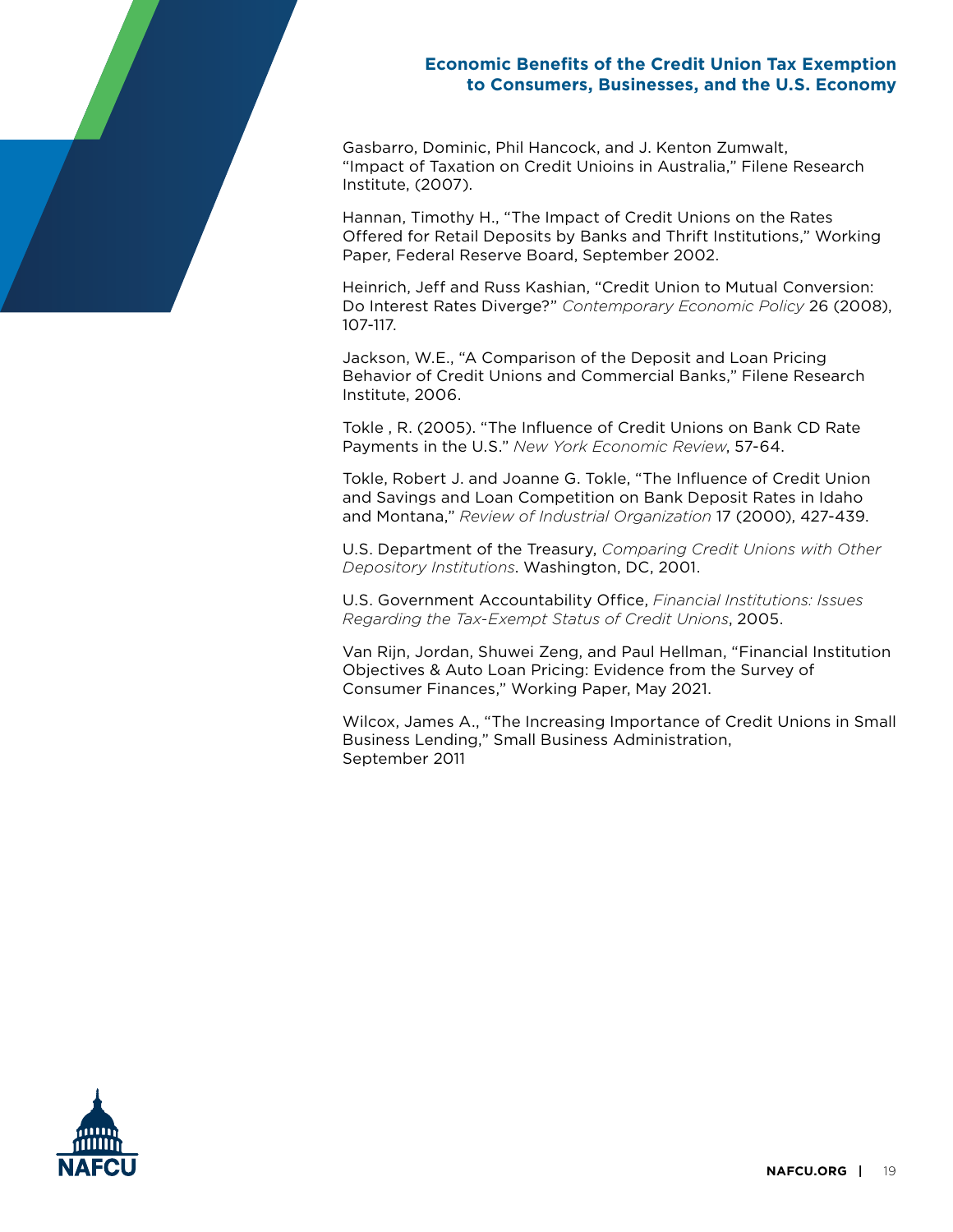### APPENDIX: STATE ESTIMATES OF PERSONAL INCOME LOSSES DUE TO REDUCTION OF CREDIT UNION PRESENCE

|                                                      | <b>Reference Case</b> |              |                          |            | <b>Alternate Case</b> |                          | <b>Difference</b> |           |                             |                                       |  |
|------------------------------------------------------|-----------------------|--------------|--------------------------|------------|-----------------------|--------------------------|-------------------|-----------|-----------------------------|---------------------------------------|--|
| Personal<br>Income<br>(millions<br>$2021\,\text{\$}$ | 2021                  | 2030         | 2021-<br>2030<br>Average | 2021       | 2030                  | 2021-<br>2030<br>Average | 2021              | 2030      | $2021 -$<br>2030<br>Average | 2021-<br>2030<br>Total<br>$($ \$b $)$ |  |
| <b>TOTAL U.S.</b>                                    | 19,535,867            | 23, 187, 483 | 21,335,708               | 19,523,443 | 23, 157, 639          | 21,313,011               | $-12,424$         | $-29,844$ | $-22,697$                   | $-227.0$                              |  |
| Alabama                                              | 226,035               | 258,318      | 242,693                  | 225,925    | 258,040               | 242,486                  | $-110$            | $-278$    | $-206$                      | $-2.1$                                |  |
| Alaska                                               | 47,725                | 57,187       | 52,532                   | 47,690     | 57,113                | 52,475                   | $-35$             | $-74$     | $-57$                       | $-0.6$                                |  |
| Arizona                                              | 353,007               | 429,326      | 391.023                  | 352,861    | 428.880               | 390,707                  | $-146$            | $-446$    | $-316$                      | $-3.2$                                |  |
| Arkansas                                             | 143,314               | 173.473      | 158,088                  | 143,236    | 173,308               | 157,953                  | $-79$             | $-166$    | $-135$                      | $-1.4$                                |  |
| California                                           | 2,766,267             | 3,322,421    | 3,032,836                | 2,764,308  | 3,318,098             | 3,029,444                | $-1,958$          | $-4,323$  | $-3.392$                    | $-33.9$                               |  |
| Colorado                                             | 368,295               | 461,350      | 413,419                  | 368,048    | 460,787               | 412,993                  | $-247$            | $-562$    | $-426$                      | $-4.3$                                |  |
| Connecticut                                          | 293,877               | 345,096      | 318,869                  | 293,691    | 344,591               | 318,488                  | $-186$            | $-505$    | $-381$                      | $-3.8$                                |  |
| Delaware                                             | 55,595                | 66,915       | 61,221                   | 55,454     | 66,721                | 61,048                   | $-141$            | $-194$    | $-172$                      | $-1.7$                                |  |
| Dist. of Col.                                        | 63,826                | 80,641       | 72,124                   | 63,742     | 80,495                | 72,001                   | -84               | $-145$    | $-123$                      | $-1.2$                                |  |
| Florida                                              | 1,183,813             | 1,469,240    | 1,322,560                | 1,183,231  | 1,467,812             | 1,321,469                | $-582$            | $-1,428$  | $-1,091$                    | $-10.9$                               |  |
| Georgia                                              | 539,479               | 639,331      | 589,573                  | 539,250    | 638,588               | 589,049                  | $-229$            | $-744$    | $-524$                      | $-5.2$                                |  |
| Hawaii                                               | 87,888                | 106,354      | 96,972                   | 87,820     | 106,213               | 96,861                   | $-68$             | $-140$    | $-110$                      | $-1.1$                                |  |
| Idaho                                                | 84,594                | 101,976      | 92,883                   | 84,534     | 101,850               | 92,782                   | -61               | $-126$    | $-101$                      | $-1.0$                                |  |
| Illinois                                             | 783,710               | 885,548      | 834,466                  | 783,289    | 884,385               | 833,606                  | $-421$            | $-1,162$  | $-861$                      | $-8.6$                                |  |
| Indiana                                              | 343,842               | 390,723      | 367,532                  | 343,692    | 390,259               | 367,208                  | $-149$            | $-463$    | $-324$                      | $-3.2$                                |  |
| lowa                                                 | 172,447               | 197,173      | 184,635                  | 172,345    | 196,923               | 184,445                  | $-101$            | $-250$    | $-190$                      | $-1.9$                                |  |
| Kansas                                               | 163,795               | 186,107      | 175,090                  | 163,717    | 185,880               | 174,925                  | -78               | $-227$    | $-165$                      | $-1.7$                                |  |
| Kentucky                                             | 206,431               | 236,266      | 221,709                  | 206,363    | 236,036               | 221,547                  | $-68$             | $-230$    | $-161$                      | $-1.6$                                |  |
| Louisiana                                            | 237,123               | 282,567      | 260,107                  | 237,012    | 282,268               | 259,889                  | $-111$            | $-299$    | $-219$                      | $-2.2$                                |  |
| Maine                                                | 70,550                | 79,961       | 75,360                   | 70,513     | 79,864                | 75,288                   | $-36$             | $-97$     | $-72$                       | $-0.7$                                |  |
| Maryland                                             | 416,488               | 474,945      | 445,581                  | 416,299    | 474,409               | 445,190                  | $-189$            | -536      | -390                        | $-3.9$                                |  |
| Massachusetts                                        | 540,100               | 643,739      | 590,406                  | 539,716    | 642,781               | 589,671                  | $-384$            | $-958$    | $-735$                      | $-7.4$                                |  |
| Michigan                                             | 526,323               | 599,205      | 563,500                  | 526,015    | 598,449               | 562,929                  | $-308$            | $-756$    | $-571$                      | $-5.7$                                |  |
| Minnesota                                            | 352,335               | 415,536      | 383,377                  | 352,133    | 414,979               | 382,963                  | $-202$            | $-557$    | $-413$                      | $-4.1$                                |  |
| Mississippi                                          | 125,137               | 143,277      | 134,711                  | 125,095    | 143,145               | 134,618                  | $-42$             | $-133$    | -93                         | $-0.9$                                |  |

*Continued >*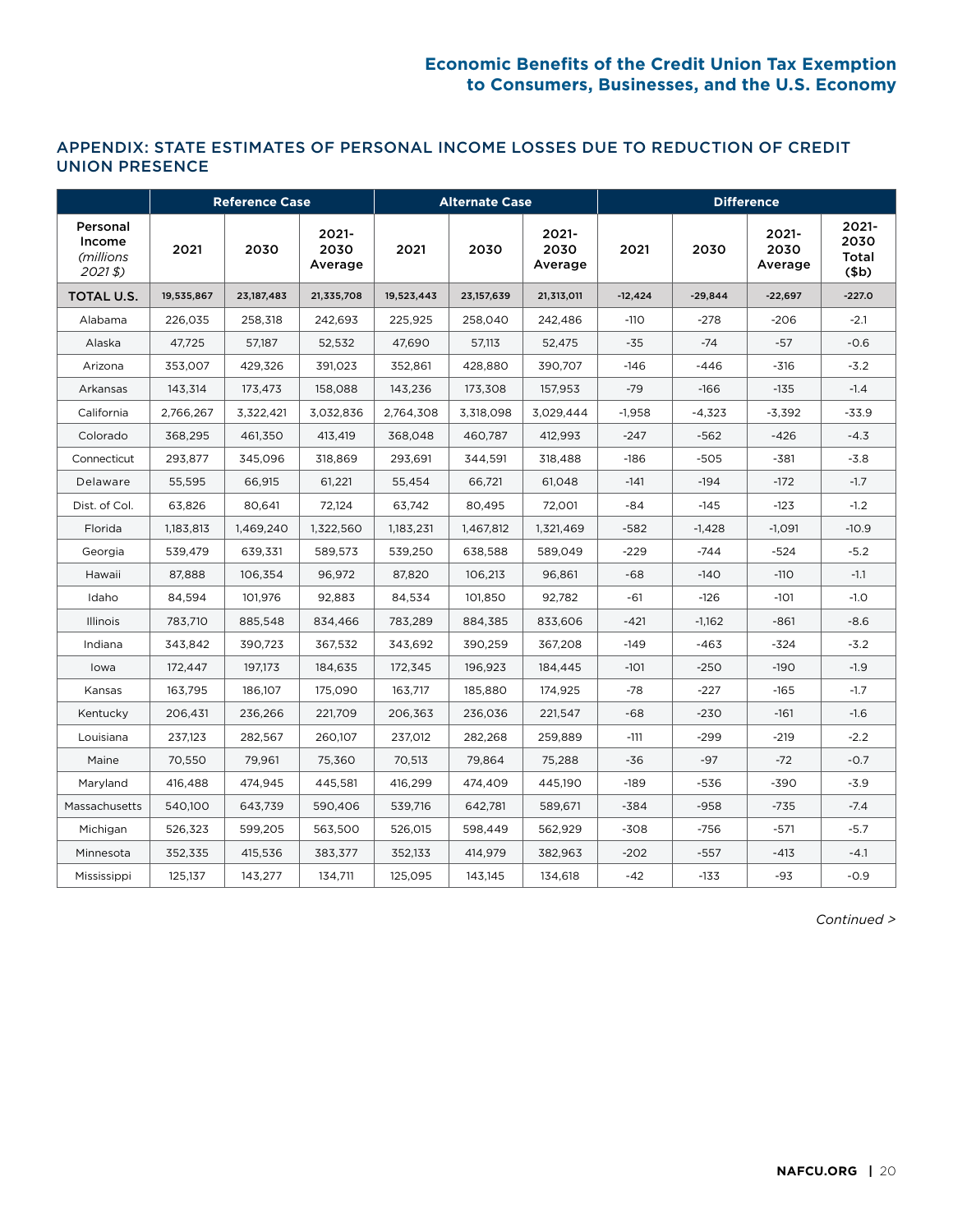|                                                   | <b>Reference Case</b> |           |                             | <b>Alternate Case</b> |           |                             | <b>Difference</b> |          |                          |                                       |  |
|---------------------------------------------------|-----------------------|-----------|-----------------------------|-----------------------|-----------|-----------------------------|-------------------|----------|--------------------------|---------------------------------------|--|
| Personal<br>Income<br><i>(millions</i><br>$2021\$ | 2021                  | 2030      | $2021 -$<br>2030<br>Average | 2021                  | 2030      | $2021 -$<br>2030<br>Average | 2021              | 2030     | 2021-<br>2030<br>Average | 2021-<br>2030<br>Total<br>$($ \$b $)$ |  |
| Missouri                                          | 317,049               | 364,613   | 340,996                     | 316,920               | 364,193   | 340.695                     | $-129$            | $-420$   | $-301$                   | $-3.0$                                |  |
| Montana                                           | 54,984                | 66,701    | 60,648                      | 54,948                | 66,627    | 60,588                      | -36               | $-74$    | -60                      | $-0.6$                                |  |
| Nebraska                                          | 113,065               | 129,803   | 121,261                     | 113,018               | 129,640   | 121,145                     | $-47$             | $-164$   | $-116$                   | $-1.2$                                |  |
| Nevada                                            | 164,827               | 202,514   | 183,339                     | 164,755               | 202,304   | 183,185                     | $-72$             | $-211$   | $-154$                   | $-1.5$                                |  |
| <b>New</b><br>Hampshire                           | 89,525                | 102,471   | 95,901                      | 89,471                | 102,323   | 95,791                      | $-54$             | $-147$   | $-109$                   | $-1.1$                                |  |
| New Jersey                                        | 663.446               | 771.160   | 717.267                     | 663.159               | 770.127   | 716,547                     | $-287$            | $-1.033$ | $-719$                   | $-7.2$                                |  |
| New Mexico                                        | 94.825                | 109.731   | 102.480                     | 94.774                | 109.620   | 102,394                     | $-50$             | $-111$   | -85                      | $-0.9$                                |  |
| New York                                          | 1,451,048             | 1,700,166 | 1,572,335                   | 1,449,574             | 1,697,464 | 1,570,097                   | $-1,474$          | $-2,702$ | $-2,237$                 | $-22.4$                               |  |
| North Carolina                                    | 528,314               | 627,593   | 577,758                     | 527,943               | 626,770   | 577,126                     | $-372$            | $-823$   | $-633$                   | $-6.3$                                |  |
| North Dakota                                      | 47.393                | 57.404    | 52,269                      | 47,356                | 57,328    | 52,208                      | -37               | $-76$    | -61                      | $-0.6$                                |  |
| Ohio                                              | 618,522               | 698,799   | 659,744                     | 618,283               | 697,967   | 659,159                     | $-239$            | $-833$   | $-585$                   | $-5.9$                                |  |
| Oklahoma                                          | 201,024               | 239,769   | 220,913                     | 200,920               | 239,511   | 220,723                     | $-104$            | $-258$   | $-189$                   | $-1.9$                                |  |
| Oregon                                            | 233,081               | 278,758   | 255,254                     | 232,936               | 278,427   | 254,998                     | $-145$            | $-331$   | $-256$                   | $-2.6$                                |  |
| Pennsylvania                                      | 778,014               | 893,874   | 836,692                     | 777,645               | 892,727   | 835,865                     | $-369$            | $-1,147$ | $-827$                   | $-8.3$                                |  |
| Rhode Island                                      | 62,525                | 70,539    | 66,606                      | 62,491                | 70,447    | 66,538                      | $-34$             | $-92$    | $-68$                    | $-0.7$                                |  |
| South Carolina                                    | 245,145               | 294,976   | 269,943                     | 245,037               | 294,681   | 269,729                     | $-107$            | $-295$   | $-214$                   | $-2.1$                                |  |
| South Dakota                                      | 50,987                | 61,198    | 55,900                      | 50,746                | 60,912    | 55,629                      | $-241$            | $-287$   | $-271$                   | $-2.7$                                |  |
| Tennessee                                         | 349,570               | 412,974   | 381,499                     | 349,417               | 412,453   | 381,137                     | $-153$            | $-521$   | $-362$                   | $-3.6$                                |  |
| Texas                                             | 1,624,912             | 2,038,664 | 1,830,402                   | 1,623,763             | 2,035,969 | 1,828,406                   | $-1,149$          | $-2,695$ | $-1.996$                 | $-20.0$                               |  |
| Utah                                              | 161.427               | 200.322   | 179.919                     | 161.088               | 199.833   | 179.486                     | $-339$            | $-490$   | $-432$                   | $-4.3$                                |  |
| Vermont                                           | 36,815                | 42,438    | 39,646                      | 36,795                | 42,388    | 39,607                      | $-20$             | $-51$    | $-39$                    | $-0.4$                                |  |
| Virginia                                          | 541,889               | 646,982   | 593,748                     | 541,543               | 646,115   | 593,095                     | -346              | $-867$   | $-653$                   | $-6.5$                                |  |
| Washington                                        | 513.682               | 625,936   | 566.893                     | 513,313               | 625,129   | 566,255                     | $-369$            | $-807$   | $-638$                   | $-6.4$                                |  |
| West Virginia                                     | 79,554                | 88,490    | 84,455                      | 79,533                | 88,407    | 84,398                      | $-21$             | -83      | -57                      | $-0.6$                                |  |
| Wisconsin                                         | 324,255               | 369,507   | 346,890                     | 324,066               | 369,022   | 346,524                     | $-189$            | $-485$   | $-366$                   | $-3.7$                                |  |
| Wyoming                                           | 37.993                | 45,425    | 41,686                      | 37,968                | 45,381    | 41,648                      | $-25$             | $-44$    | -38                      | $-0.4$                                |  |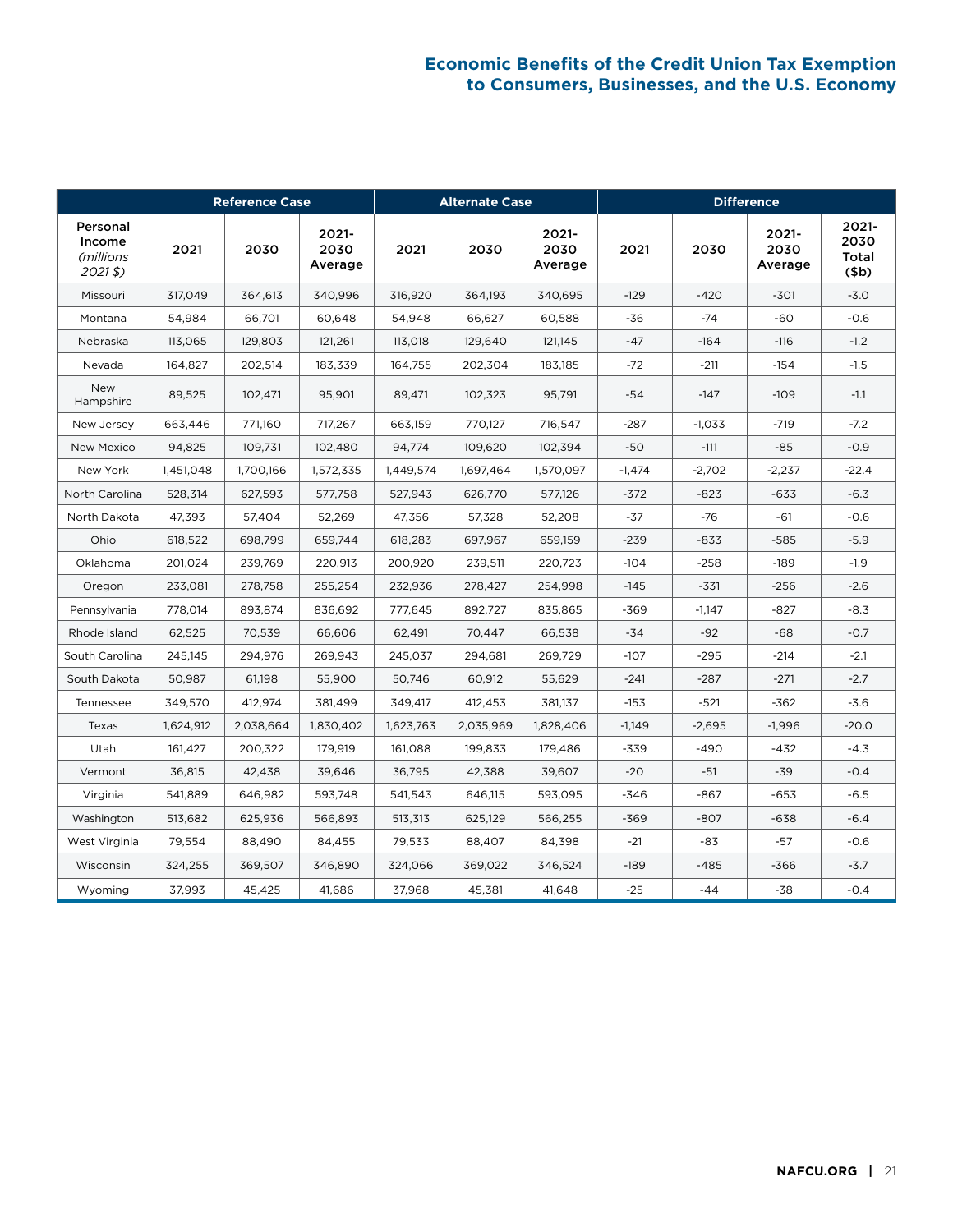### STATE ESTIMATES OF EMPLOYMENT LOSSES

|                        | <b>Reference Case</b><br>(thousands of jobs) |         | <b>Alternate Case</b><br>(thousands of jobs) |         |         | (number of iobs)   | <b>Difference</b><br>(thousands) |           |                    |                    |
|------------------------|----------------------------------------------|---------|----------------------------------------------|---------|---------|--------------------|----------------------------------|-----------|--------------------|--------------------|
| Employment<br>by state | 2021                                         | 2030    | 2021-30<br>Average                           | 2021    | 2030    | 2021-30<br>Average | 2021                             | 2030      | 2021-30<br>Average | 2021-2030<br>Total |
| Total U.S.             | 157,934                                      | 167,572 | 164,249                                      | 157,890 | 167,506 | 164,170            | $-44,141$                        | $-66,297$ | $-78,602$          | $-786.0$           |
| Alabama                | 2,120                                        | 2,189   | 2,176                                        | 2,119   | 2,189   | 2,175              | $-469$                           | $-552$    | $-758$             | $-7.6$             |
| Alaska                 | 363                                          | 390     | 380                                          | 363     | 389     | 380                | $-95$                            | $-143$    | $-164$             | $-1.6$             |
| Arizona                | 3,047                                        | 3,276   | 3,190                                        | 3,047   | 3,275   | 3,189              | $-606$                           | $-991$    | $-1,205$           | $-12.1$            |
| Arkansas               | 1,320                                        | 1,411   | 1,377                                        | 1,319   | 1,410   | 1,377              | $-293$                           | $-281$    | $-482$             | $-4.8$             |
| California             | 18,979                                       | 20,198  | 19,754                                       | 18,973  | 20,191  | 19,745             | $-5,818$                         | $-7,594$  | $-9,614$           | $-96.1$            |
| Colorado               | 2,933                                        | 3,202   | 3,091                                        | 2,932   | 3,201   | 3,089              | $-905$                           | $-1,158$  | $-1,414$           | $-14.1$            |
| Connecticut            | 1,779                                        | 1.889   | 1,852                                        | 1,778   | 1,888   | 1,851              | $-459$                           | $-962$    | $-1,037$           | $-10.4$            |
| Delaware               | 482                                          | 516     | 503                                          | 481     | 515     | 503                | $-585$                           | $-676$    | $-712$             | $-7.1$             |
| Dist. of Col.          | 843                                          | 944     | 902                                          | 843     | 944     | 901                | $-503$                           | $-652$    | $-724$             | $-7.2$             |
| Florida                | 9,451                                        | 10,343  | 9,975                                        | 9,449   | 10,340  | 9,971              | $-2,169$                         | $-2,751$  | $-3,848$           | $-38.5$            |
| Georgia                | 4,823                                        | 5,056   | 4,987                                        | 4,822   | 5,054   | 4,985              | $-1,018$                         | $-1,587$  | $-1,918$           | $-19.2$            |
| Hawaii                 | 766                                          | 830     | 804                                          | 765     | 829     | 804                | $-242$                           | $-328$    | $-390$             | $-3.9$             |
| Idaho                  | 801                                          | 852     | 832                                          | 801     | 852     | 832                | $-243$                           | $-287$    | -379               | $-3.8$             |
| <b>Illinois</b>        | 6,338                                        | 6,549   | 6,508                                        | 6,337   | 6,546   | 6,505              | $-1,620$                         | $-2,737$  | $-3,146$           | $-31.5$            |
| Indiana                | 3,238                                        | 3,340   | 3,322                                        | 3,238   | 3,339   | 3,321              | $-622$                           | $-1,038$  | $-1,252$           | $-12.5$            |
| lowa                   | 1,657                                        | 1,718   | 1,703                                        | 1,656   | 1,718   | 1,702              | $-398$                           | $-602$    | $-748$             | $-7.5$             |
| Kansas                 | 1,522                                        | 1,573   | 1,563                                        | 1,522   | 1,572   | 1,562              | $-288$                           | $-513$    | $-608$             | $-6.1$             |
| Kentucky               | 2,044                                        | 2,116   | 2,101                                        | 2,044   | 2,116   | 2,100              | $-277$                           | $-441$    | $-627$             | $-6.3$             |
| Louisiana              | 2,108                                        | 2,259   | 2,204                                        | 2,107   | 2,259   | 2,203              | $-351$                           | $-617$    | $-772$             | $-7.7$             |
| Maine                  | 653                                          | 683     | 675                                          | 653     | 683     | 675                | $-121$                           | $-259$    | $-293$             | $-2.9$             |
| Maryland               | 2,936                                        | 3.076   | 3,031                                        | 2,935   | 3,075   | 3,030              | $-535$                           | $-1,046$  | $-1,199$           | $-12.0$            |
| Massachusetts          | 3,875                                        | 4,164   | 4,057                                        | 3,874   | 4,162   | 4,055              | $-1,164$                         | $-2,328$  | $-2,508$           | $-25.1$            |
| Michigan               | 4,536                                        | 4,690   | 4,663                                        | 4,535   | 4,688   | 4,661              | $-1,204$                         | $-1,734$  | $-2,126$           | $-21.3$            |
| Minnesota              | 3,073                                        | 3,263   | 3,199                                        | 3,073   | 3,261   | 3,197              | $-725$                           | $-1,469$  | $-1,626$           | $-16.3$            |
| Mississippi            | 1,239                                        | 8,282   | 1,274                                        | 1,238   | 1,281   | 1,273              | $-172$                           | $-198$    | $-318$             | $-3.2$             |
| Missouri               | 2,991                                        | 3,131   | 3.092                                        | 2,990   | 3,130   | 3,091              | $-516$                           | $-1,055$  | $-1,247$           | $-12.5$            |

*Continued >*